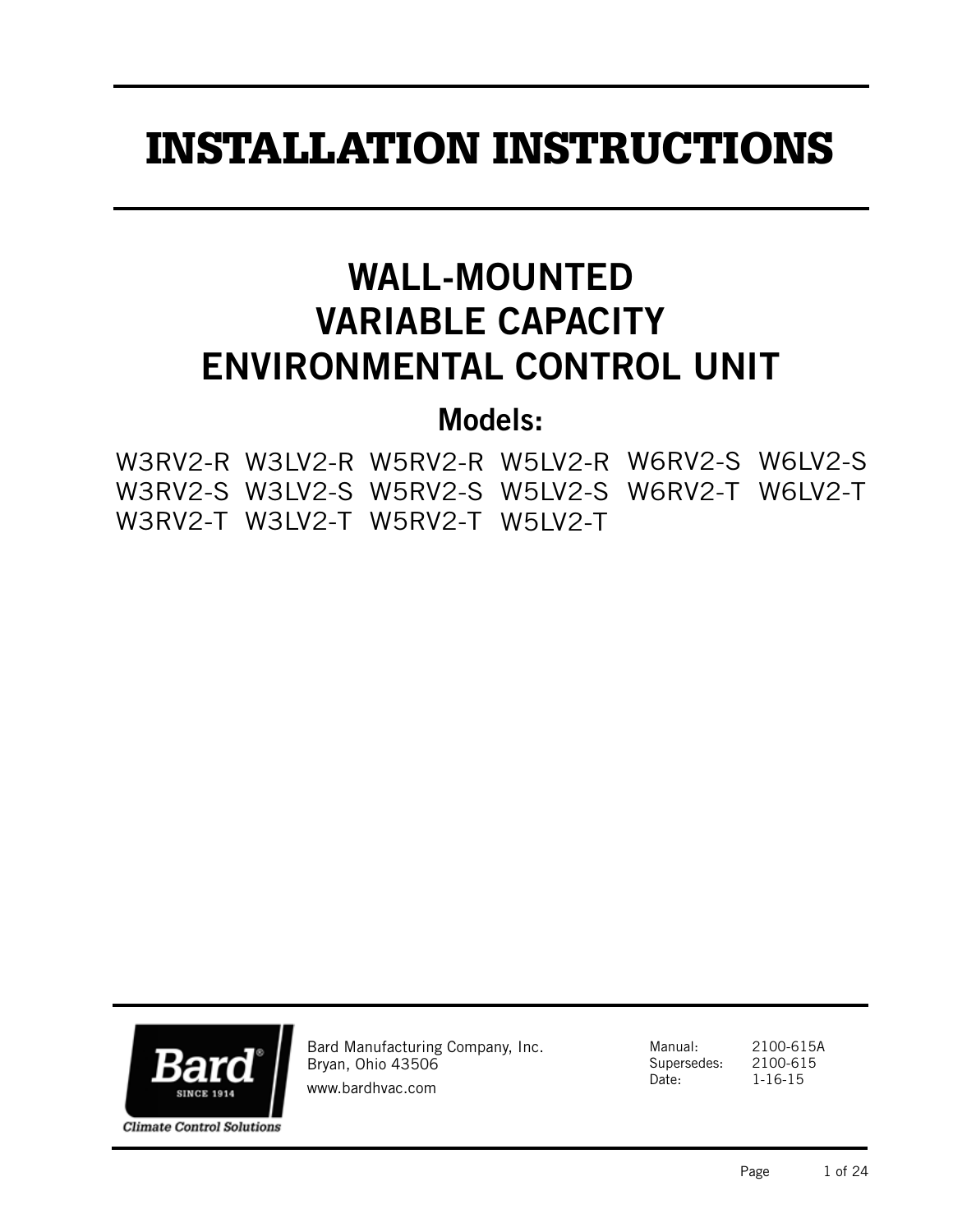## Getting Other Information and Publications 3

## Wall Mount General Information

## Installation

| Digital Thermostat/Controller  13 |  |
|-----------------------------------|--|

#### Start Up

| Three Phase Scroll Compressor 16 |  |
|----------------------------------|--|
|                                  |  |
|                                  |  |
|                                  |  |
|                                  |  |
|                                  |  |
|                                  |  |
|                                  |  |
| Compressor Control Module 19     |  |
|                                  |  |
|                                  |  |

## Troubleshooting

## **Figures**

| Figure 7 | Common Wall Mounting Installations12   |
|----------|----------------------------------------|
|          | Figure 8 Low Voltage Wiring Diagram 14 |
|          |                                        |

## **Tables**

| Table 2 |                                            |  |
|---------|--------------------------------------------|--|
|         | Table 3 Electrical Specifications W*R/LV22 |  |
| Table 4 |                                            |  |
| Table 5 | Maximum ESP Electric Heat Only23           |  |
| Table 6 |                                            |  |
|         |                                            |  |
|         |                                            |  |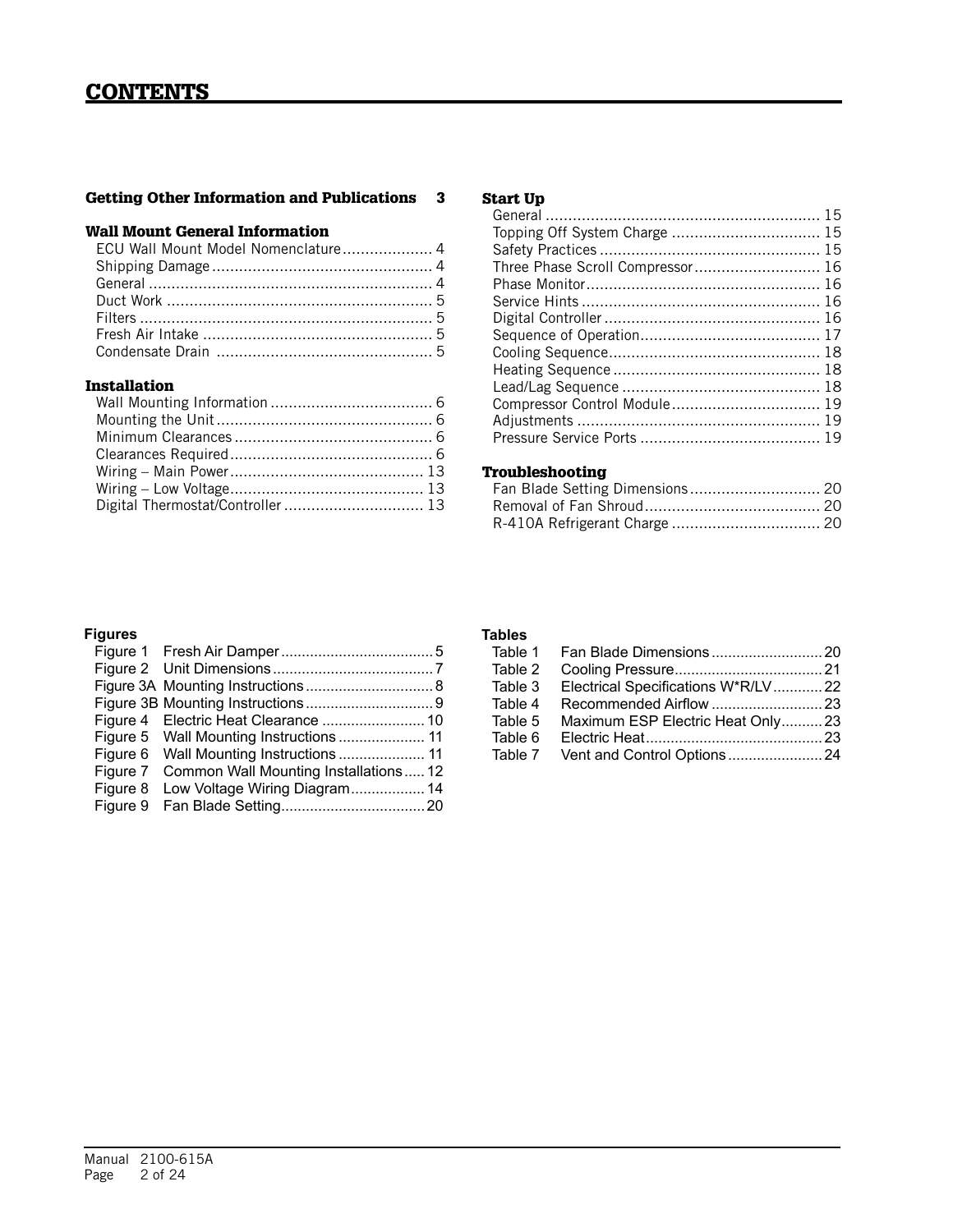## GETTING OTHER INFORMATION AND PUBLICATIONS

These publications can help you install the air conditioner or heat pump. You can usually find these at your local library or purchase them directly from the publisher. Be sure to consult current edition of each standard.

National Electrical Code......................ANSI/NFPA 70

Standard for the Installation ..............ANSI/NFPA 90A of Air Conditioning and Ventilating Systems

Standard for Warm Air.......................ANSI/NFPA 90B Heating and Air Conditioning Systems

Load Calculation for ......................... ACCA Manual J Residential Winter and Summer Air Conditioning

Duct Design for Residential ............... ACCA Manual D Winter and Summer Air Conditioning and Equipment **Selection** 

#### FOR MORE INFORMATION, CONTACT THESE PUBLISHERS:

ACCA Air Conditioning Contractors of America 1712 New Hampshire Ave. N.W. Washington, DC 20009 Telephone: (202) 483-9370 Fax: (202) 234-4721

ANSI American National Standards Institute 11 West Street, 13th Floor New York, NY 10036 Telephone: (212) 642-4900 Fax: (212) 302-1286

ASHRAE American Society of Heating, Refrigeration and Air Conditioning Engineers, Inc. 1791 Tullie Circle, N.E. Atlanta, GA 30329-2305 Telephone: (404) 636-8400 Fax: (404) 321-5478

NFPA National Fire Protection Association Batterymarch Park P. O. Box 9101 Quincy, MA 02269-9901 Telephone: (800) 344-3555 Fax: (617) 984-7057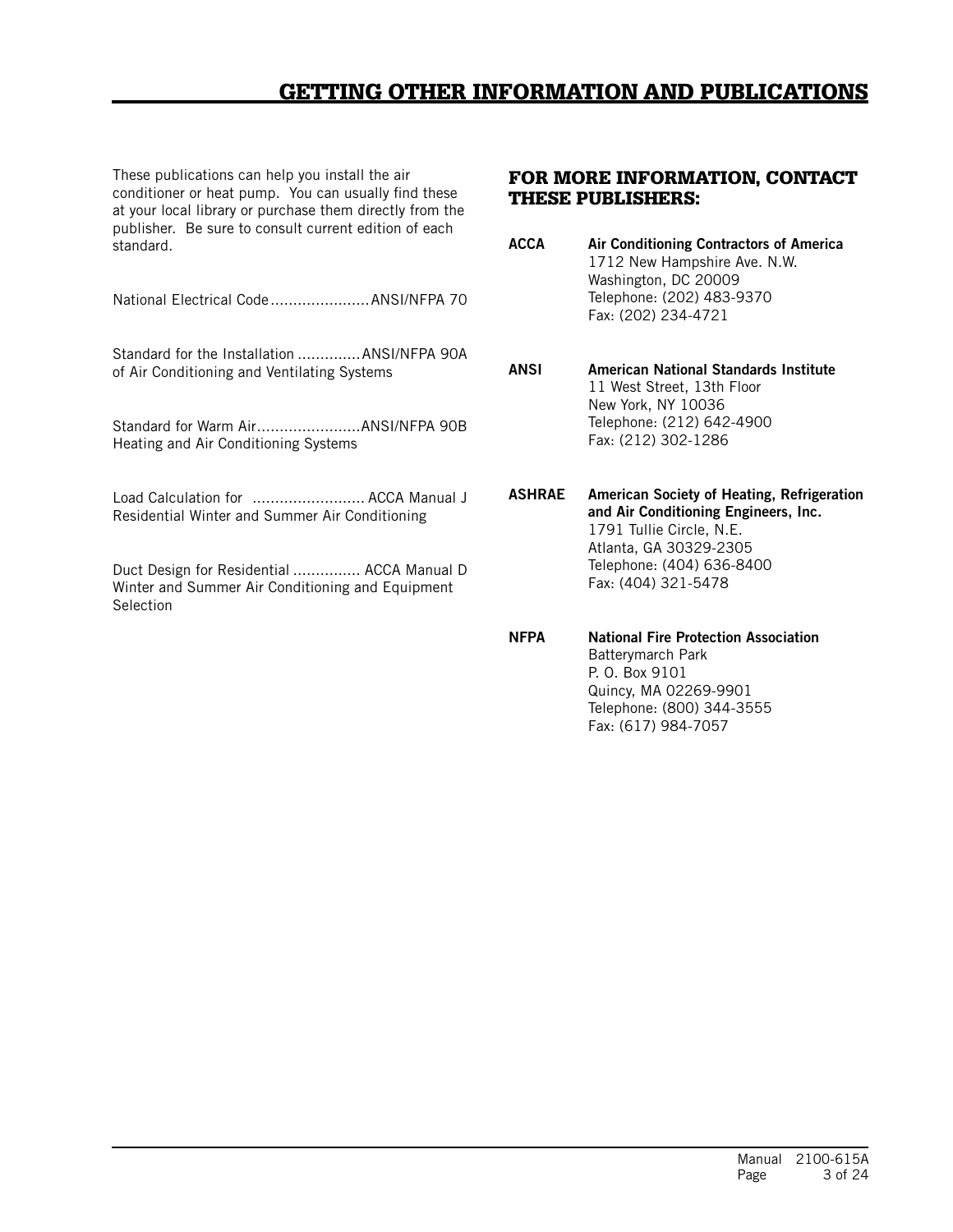## WALL MOUNT GENERAL INFORMATION

## Environmental Control Unit (ECU) Wall Mount Model Nomenclature



Vent option X does not have exhaust capability. May require separate field supplied barometric relief in building.

Blank-off plate recommended whenever maximum requirements against outside air intrusion are needed.

Stainless steel cabinet and coated coils recommended for maximum durability in all harsh environments.

Moderate duty door not recommended for harsh environments where wind and/or very fine dust are prevalent.

All units equipped with flush moderate duty door can be field retrofitted with the severe duty door.

Order DDD3A-color for W3R, DDD3L-color for W3L, DDD5A-color for W5R or W6R and DDD5L-color for W5L or W6L.

## SHIPPING DAMAGE

Upon receipt of equipment, the carton should be checked for external signs of shipping damage. If damage is found, the receiving party must contact the last carrier immediately, preferably in writing, requesting inspection by the carrier's agent.

## GENERAL

The equipment covered in this manual is to be installed by trained, experienced service and installation technicians.

This appliance is not intended for use by persons (including children) with reduced physical, sensory or mental capabilities, or lack of experience and knowledge, unless they have been given supervision or instruction concerning use of the appliance by a person responsible for their safety.

Children should be supervised to ensure that they do not play with the appliance.

The refrigerant system is completely assembled and charged. All internal wiring is complete.

The unit is designed for use with or without duct work. Flanges are provided for attaching the supply and return ducts.

These instructions explain the recommended method to install the air cooled self-contained unit and the electrical wiring connections to the unit.

These instructions and any instructions packaged with any separate equipment required to make up the entire air conditioning system should be carefully read before beginning the installation. Note particularly "Starting Procedure" and any tags and/or labels attached to the equipment.

While these instructions are intended as a general recommended guide, they do not supersede any national and/or local codes in any way. Authorities having jurisdiction should be consulted before the installation is made. See Page 3 for information on codes and standards.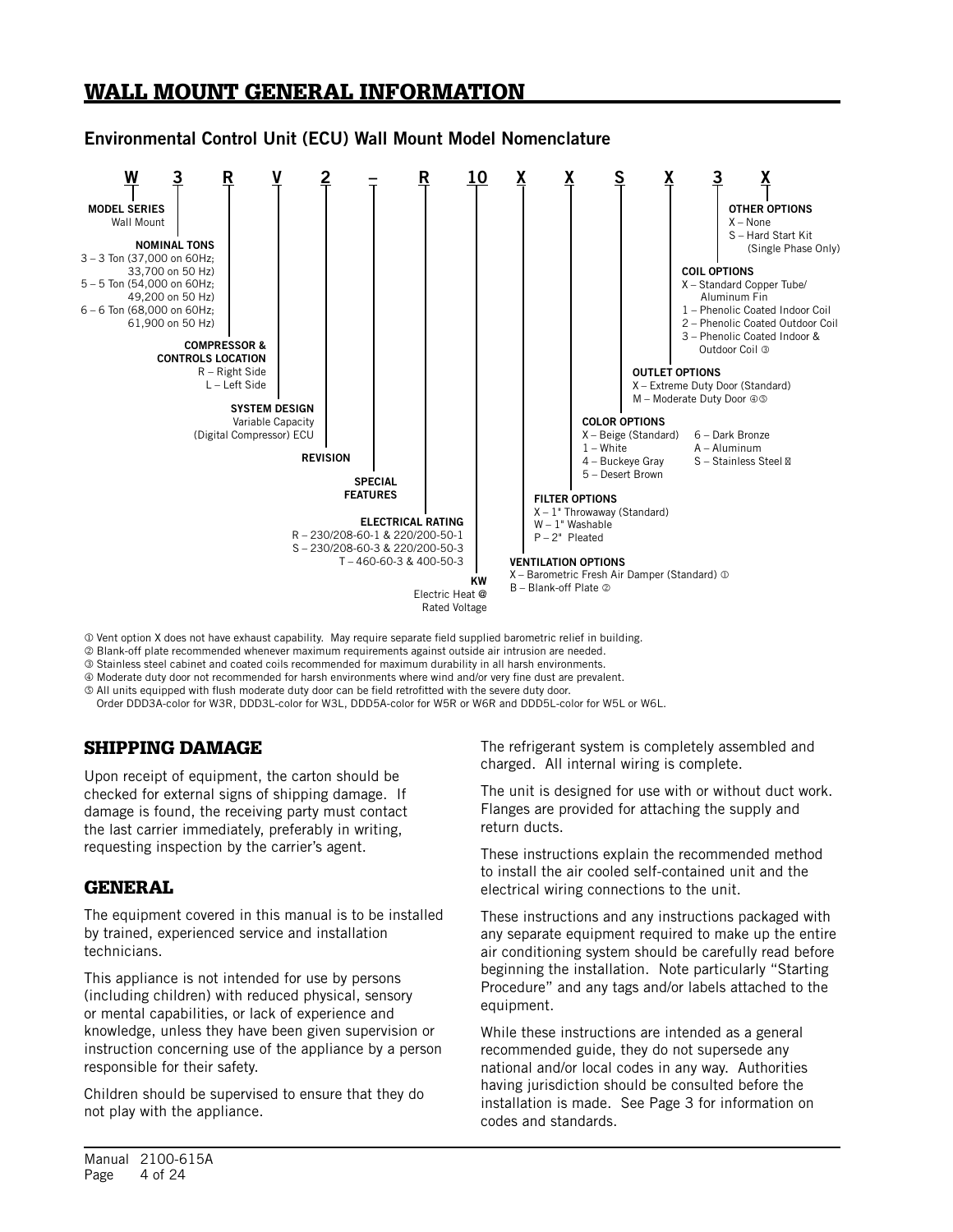Size of unit for a proposed installation should be based on heat loss calculation made according to methods of Air Conditioning Contractors of America (ACCA). The air duct should be installed in accordance with the Standards of the National Fire Protection Association for the Installation of Air Conditioning and Ventilating Systems of Other Than Residence Type, NFPA No. 90A, and Residence Type Warm Air Heating and Air Conditioning Systems, NFPA No. 90B. Where local regulations are at a variance with instructions, installer should adhere to local codes.

## DUCT WORK

All duct work, supply and return, must be properly sized for the design airflow requirement of the equipment. Air Conditioning Contractors of America (ACCA) is an excellent guide to proper sizing. All duct work or portions thereof not in the conditioned space should be properly insulated in order to both conserve energy and prevent condensation or moisture damage.

Refer to Maximum ESP of Operation Electric Heat Only Table 5 on page 23.

Design the duct work according to methods given by the Air Conditioning Contractors of America (ACCA). When duct runs through unheated spaces, it should be insulated with a minimum of one inch of insulation. Use insulation with a vapor barrier on the outside of the insulation. Flexible joints should be used to connect the duct work to the equipment in order to keep the noise transmission to a minimum.

For model series W3R/LV, W5R/LV and W6R/LV a 1/4 inch clearance to combustible material for the first three feet of duct attached to the outlet air frame is required. See Wall Mounting Instructions and Figures 3A, 3B and 4 for further details.

Ducts through the walls must be insulated and all joints taped or sealed to prevent air or moisture entering the wall cavity.

Some installations may not require any return air duct. A metallic return air grille is required with installations not requiring a return air duct. The spacing between louvers on the grille shall not be larger than 5/8 inch.

Any grille that meets with 5/8 inch louver criteria may be used. It is recommended that Bard Return Air Grille Kit RG2 through RG5 or RFG2 through RFG5 be installed when no return duct is used. Contact distributor or factory for ordering information. If using a return air filter grille, filters must be of sufficient size to allow a maximum velocity of 400 fpm.

*NOTE: If no return air duct is used, applicable installation codes may limit this cabinet to installation only in a single story structure.*

## FILTERS

A 1-inch throwaway filter is standard with each unit. The filter slides into position making it easy to service. This filter can be serviced from the outside by removing the filter access panel. A 1-inch washable filter and 2-inch pleated filter are also available as optional accessories. The internal filter brackets are adjustable to accommodate the 2-inch filter by bending two (2) tabs down on each side of the filter support bracket.

## FRESH AIR INTAKE

All units are built with fresh air inlet slots punched in the service door.

If the unit is equipped with a fresh air damper assembly, the assembly is shipped already attached to the unit. The damper blade is locked in the closed position. To allow the damper to operate, the maximum and minimum blade position stops must be installed. See Figure 1.

All capacity, efficiency and cost of operation information is based upon the fresh air blank-off plate in place and is recommended for maximum energy efficiency.

The blank-off plate is available upon request from the factory and is installed in place of the fresh air damper shipped with each unit.

## CONDENSATE DRAIN

A plastic drain hose extends from the drain pan at the top of the unit down to the unit base. There are openings in the unit base for the drain hose to pass through. In the event the drain hose is connected to a drain system of some type, it must be an open or vented type system to assure proper drainage.



## FIGURE 1 FRESH AIR DAMPER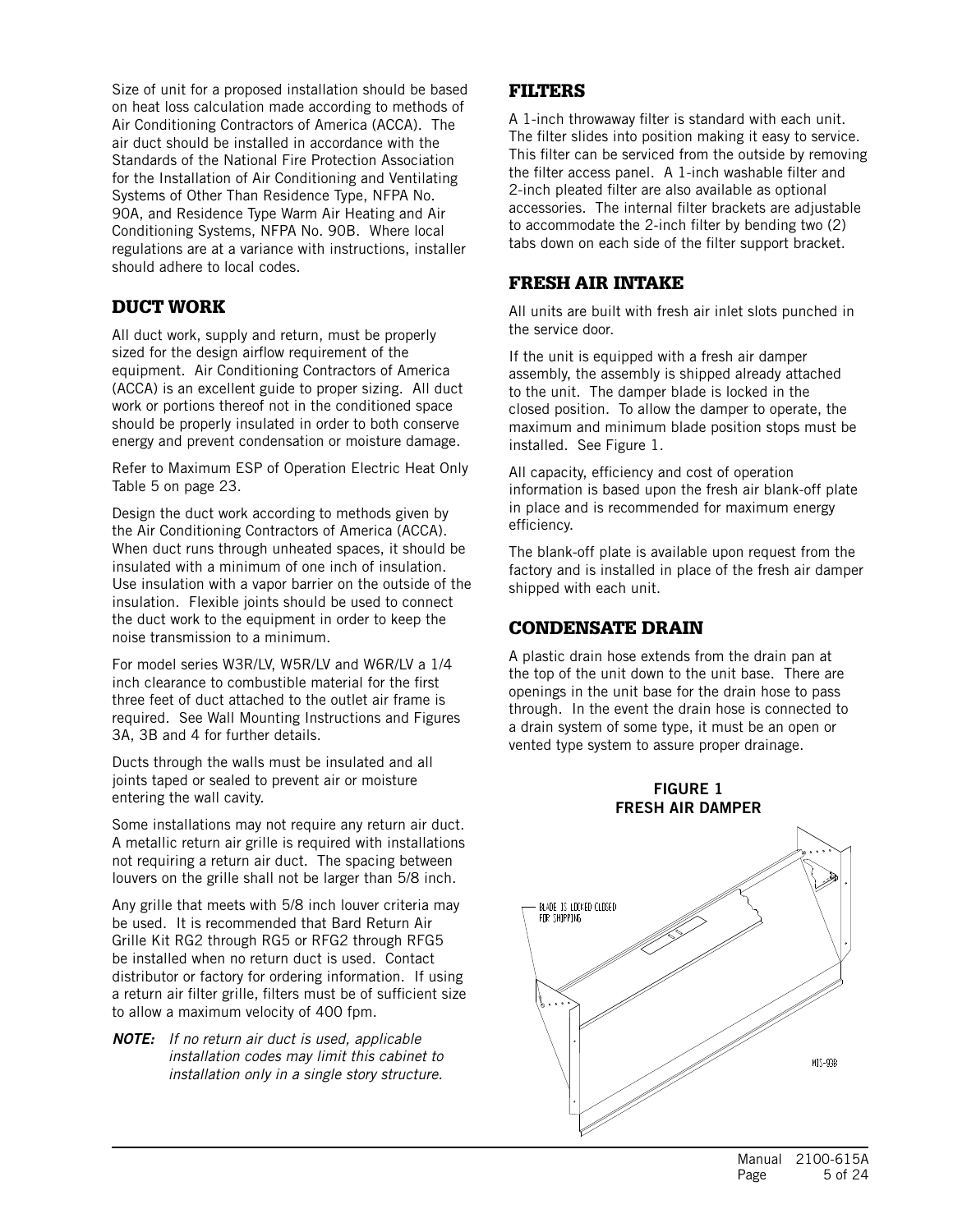## WALL MOUNTING INFORMATION

- 1. Two holes for the supply and return air openings must be cut through the wall as shown in Figures 3A and 3B on pages 8 and 9.
- 2. On wood frame walls, the wall construction must be strong and rigid enough to carry the weight of the unit without transmitting any unit vibration.
- 3. Concrete block walls must be thoroughly inspected to insure that they are capable of carrying the weight of the installed unit.

## MOUNTING THE UNIT

- 1. These units are secured by wall mounting brackets which secure the unit to the outside wall surface at both sides. A bottom mounting bracket, attached to skid for shipping, is provided for ease of installation, but is not required.
- 2. The supply air duct flange and the first 3 feet of supply air duct require a minimum of 1/4 inch clearance to combustible material for model series W3R/LV, W5R/LV and W6R/LV. However, it is generally recommended that a 1-inch clearance is used for ease of installation and maintaining the required clearance to combustible material. See Figures 3A and 3B for details on opening sizes.

# **WARNING**

*Failure to provide the 1/4 inch clearance between the supply duct and a combustible surface for the first 3 feet of duct can result in fire causing damage, injury or death.*

- 3. Locate and mark lag bolt locations and bottom mounting bracket location. See Figures 3A and 3B.
- 4. Mount bottom mounting bracket.
- 5. Hook top rain flashing, attached to front-right of supply flange for shipping, under back bend of top.

## *Minimum Clearances Required to Combustible Materials*

| <b>MODELS</b>      | SUPPLY AIR DUCT<br><b>FIRST THREE FEET</b> | <b>CABINET</b> |
|--------------------|--------------------------------------------|----------------|
| W3R/LV2            | 1/4"                                       | በ"             |
| W5R/LV2<br>W6R/LV2 | 1/4"                                       | በ"             |

- 6. Remove packaged control panel door from return opening. Use the instructions in the package to mount the door on the unit after it has been attached to the wall (Step #7). *Disregard this step if already supplied with outer control panel door.*
- 7. Position unit in opening and secure with 5/16 lag bolts; use 7/8 inch diameter flat washers on the lag bolts.
- 8. Secure rain flashing to wall and caulk across entire length of top. See Figures 3A & 3B.
- 9. For additional mounting rigidity, the return air and supply air frames or collars can be drilled and screwed or welded to the structural wall itself (depending upon wall construction). Be sure to observe required clearance if combustible wall.
- 10. On side-by-side installations, maintain a minimum of 20 inches clearance on the control panel side of the unit to allow access to control panel and heat strips, and to allow proper airflow to the outdoor coil. Additional clearance may be required to meet local or national codes.

## *Clearances Required for Service Access and Adequate Condenser Airflow*

| <b>MODELS</b> | <b>LEFT SIDE</b> | <b>RIGHT SIDE</b> |
|---------------|------------------|-------------------|
| W3RV2         | 15"              | 20"               |
| W3LV2         | 20"              | 15"               |
| W5RV2, W6RV2  | 20"              | 20"               |
| W5LV2, W6LV2  | 20"              | 20"               |

NOTE: For side by side installation of two (2) W\*RV models there must be 20" between units. This can be reduced to 15" by using a W\*LV model (left side compressor and controls) for the left unit and W\*R (right side compressor and controls) for right unit.

See Specification Sheet.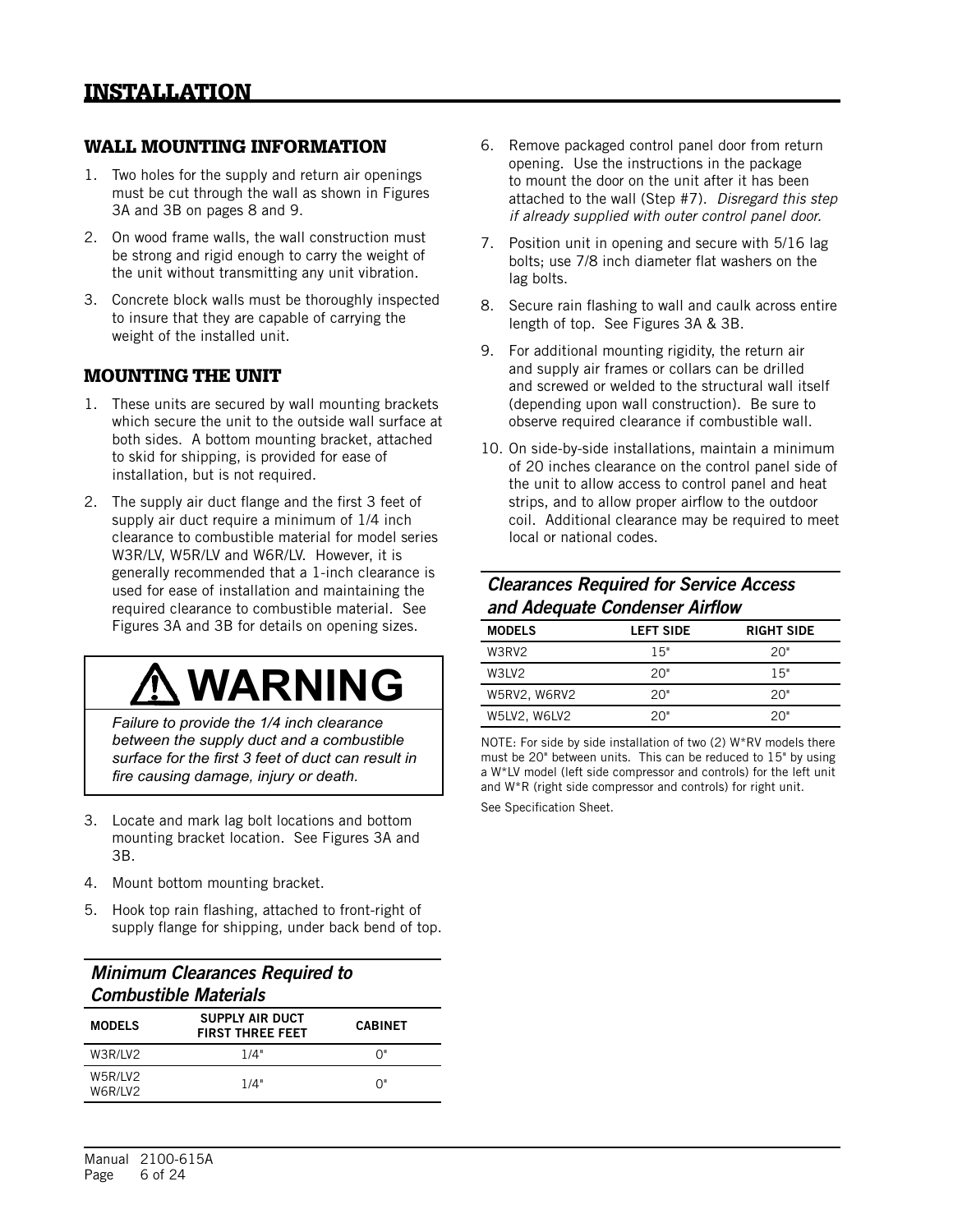#### FIGURE 2

## *Dimensions of Basic Unit for Architectural and Installation Requirements (Nominal)*

| MODEL          | <b>WIDTH</b> | <b>DEPTH</b> | <b>HFIGHT</b> | <b>SUPPLY</b> | RETURN |   |  |  |  |   |   |  |                                                                                                                                    |   |     |                |  |
|----------------|--------------|--------------|---------------|---------------|--------|---|--|--|--|---|---|--|------------------------------------------------------------------------------------------------------------------------------------|---|-----|----------------|--|
|                | (W)          | (D)          | (H)           |               | ◠      | B |  |  |  | M | N |  | O                                                                                                                                  | R | -Si | S <sub>2</sub> |  |
| W3RV2<br>W3LV2 | 38,200       | 17.125       | 70.563        |               |        |   |  |  |  |   |   |  | 7.88 27.88 13.88 27.88 40.00 10.88 25.75 17.93 26.38 28.75 29.25 27.00 2.75 39.19 22.75 3.14 4.19 12.00 12.00 5.00                 |   |     |                |  |
| W5RV2<br>W5LV2 | 42.075       | 22.432       | 84.875        |               |        |   |  |  |  |   |   |  | <u>  9.88  29.88 15.88 29.88 43.88 13.56 31.66 30.00 32.31 26.94 34.69 32.43  3.37  42.88 23.88  10.00  1.44 16.00 16.00  1.88</u> |   |     |                |  |
| W6RV2<br>W6LV2 | 42.075       | 22.432       | 94.875        |               |        |   |  |  |  |   |   |  | l 9.88  29.88 15.88 29.88 43.88 13.56 41.66 30.00 42.31 36.94 44.69 42.43  3.37  42.88 33.88  10.00  1.44 16.00 21.00  1.88        |   |     |                |  |

All dimensions are in inches. Dimensional drawings are not to scale.

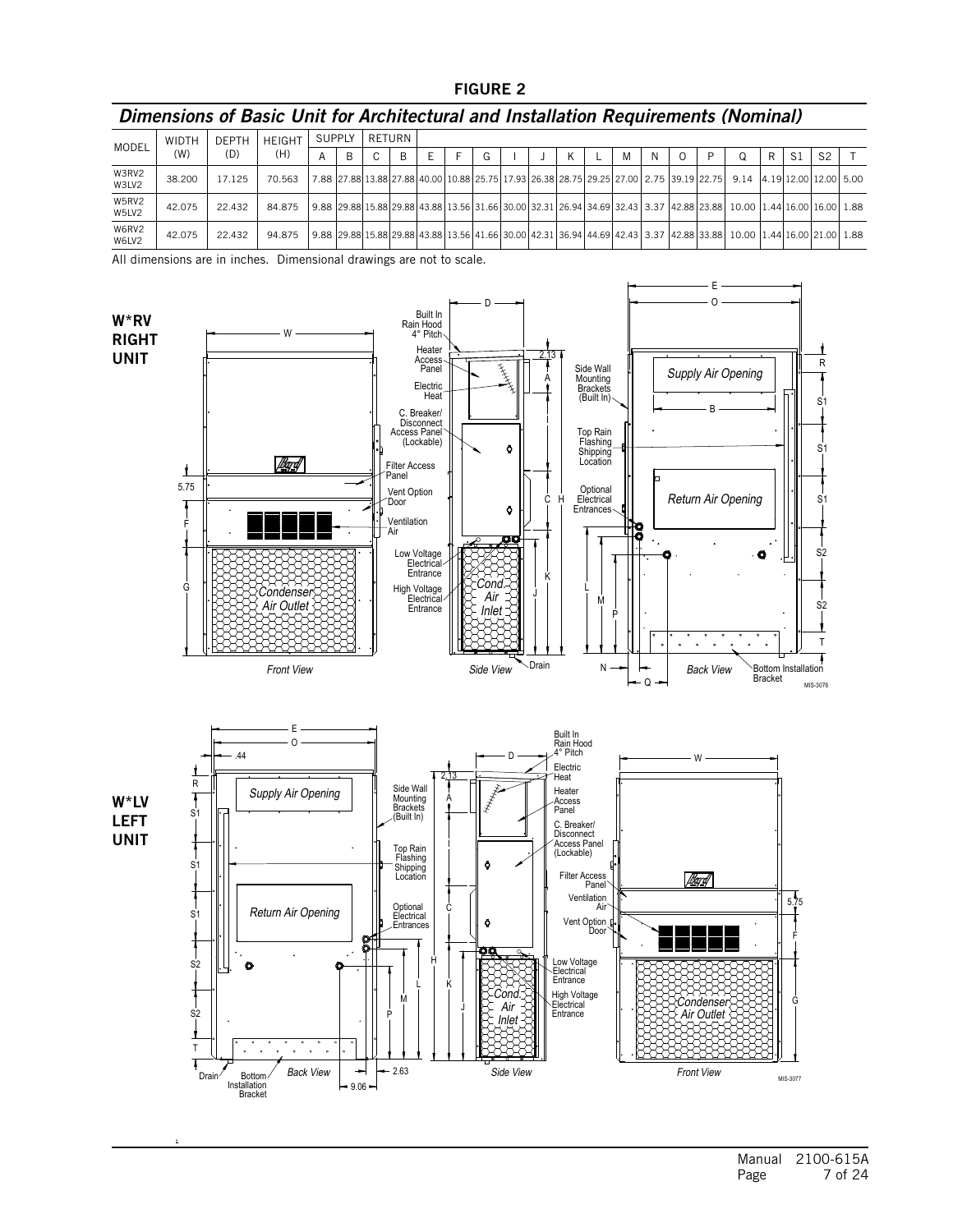



MIS-3078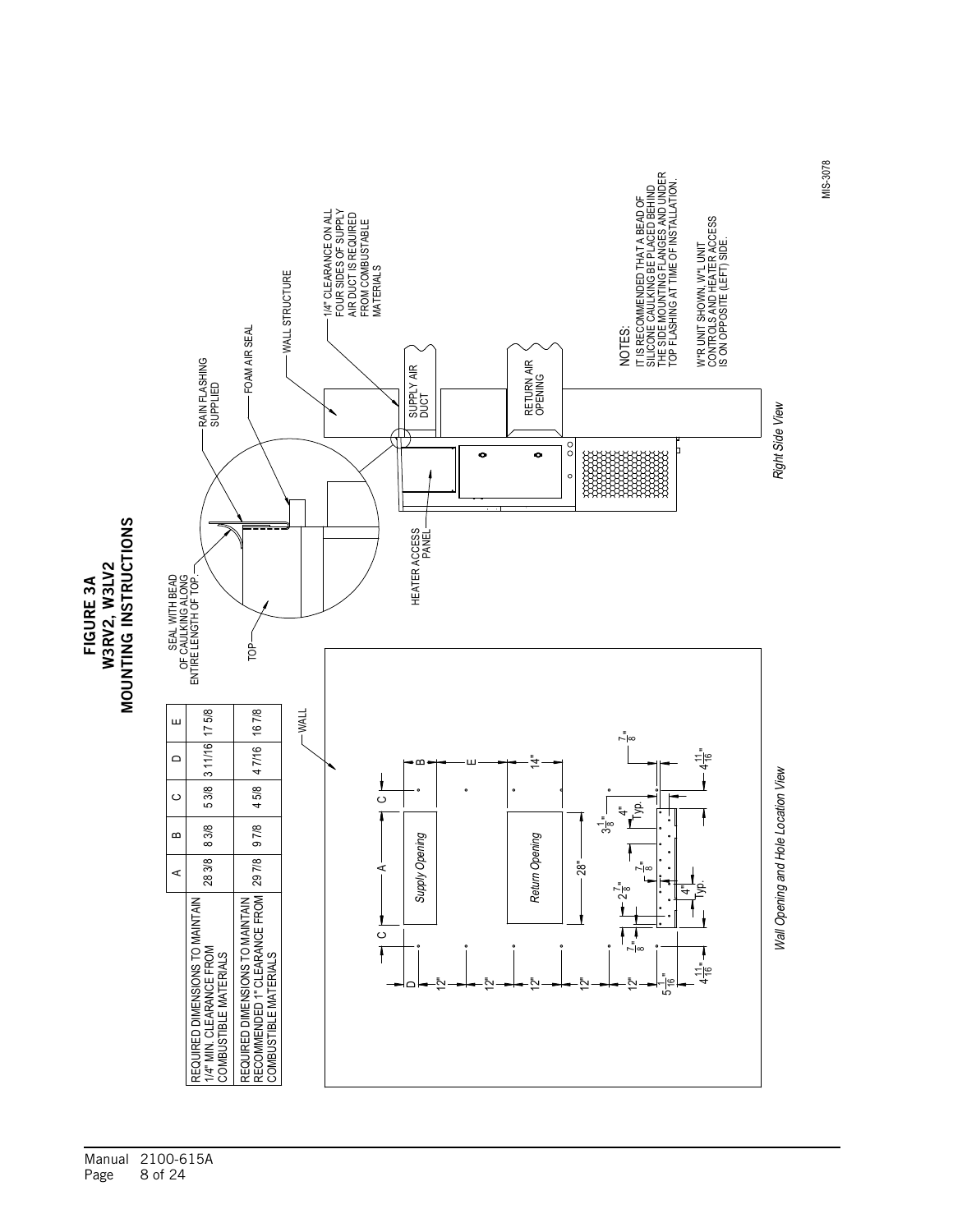

W5RV2, W5LV2, W6RV2, W6LV2 W5RV2, W5LV2, W6RV2, W6LV2 **MOUNTING INSTRUCTIONS** SZOILUDRLSZI UZILZDOW FIGURE 3B FIGURE 3B

> Manual 2100-615A Page 9 of 24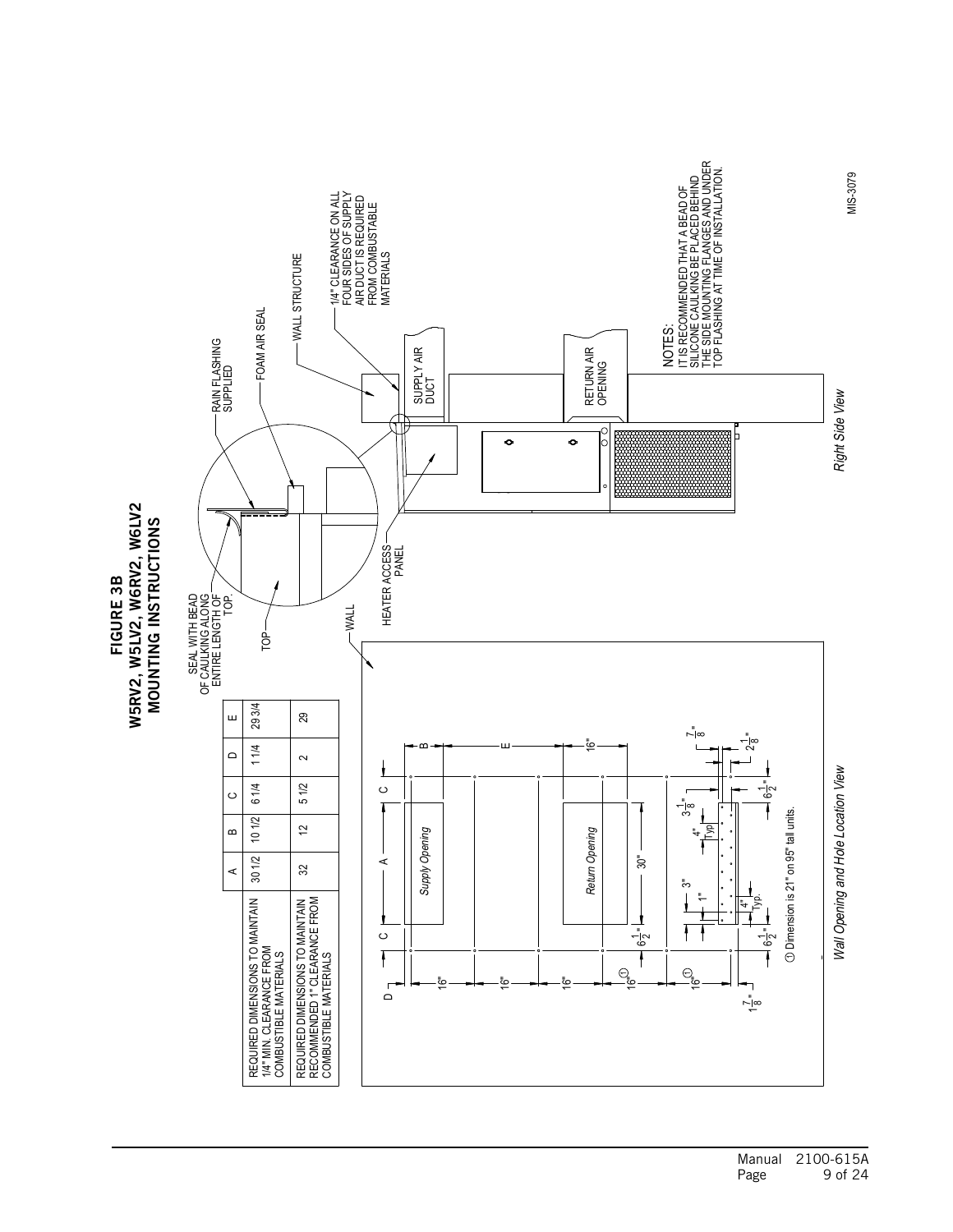#### FIGURE 4 ELECTRIC HEAT CLEARANCE W3RV2, W3LV2, W5RV2, W5LV2, W6RV2, W6LV2



# **WARNING**

A *minimum* of 1/4 inch clearance must be maintained between the supply air duct and combustible materials. This is required for the first 3 feet of ducting.

It is important to insure that the 1/4 inch minimum spacing is maintained at all points.

Failure to do this could result in overheating the combustible material and may result in a fire causing damage, injury or death.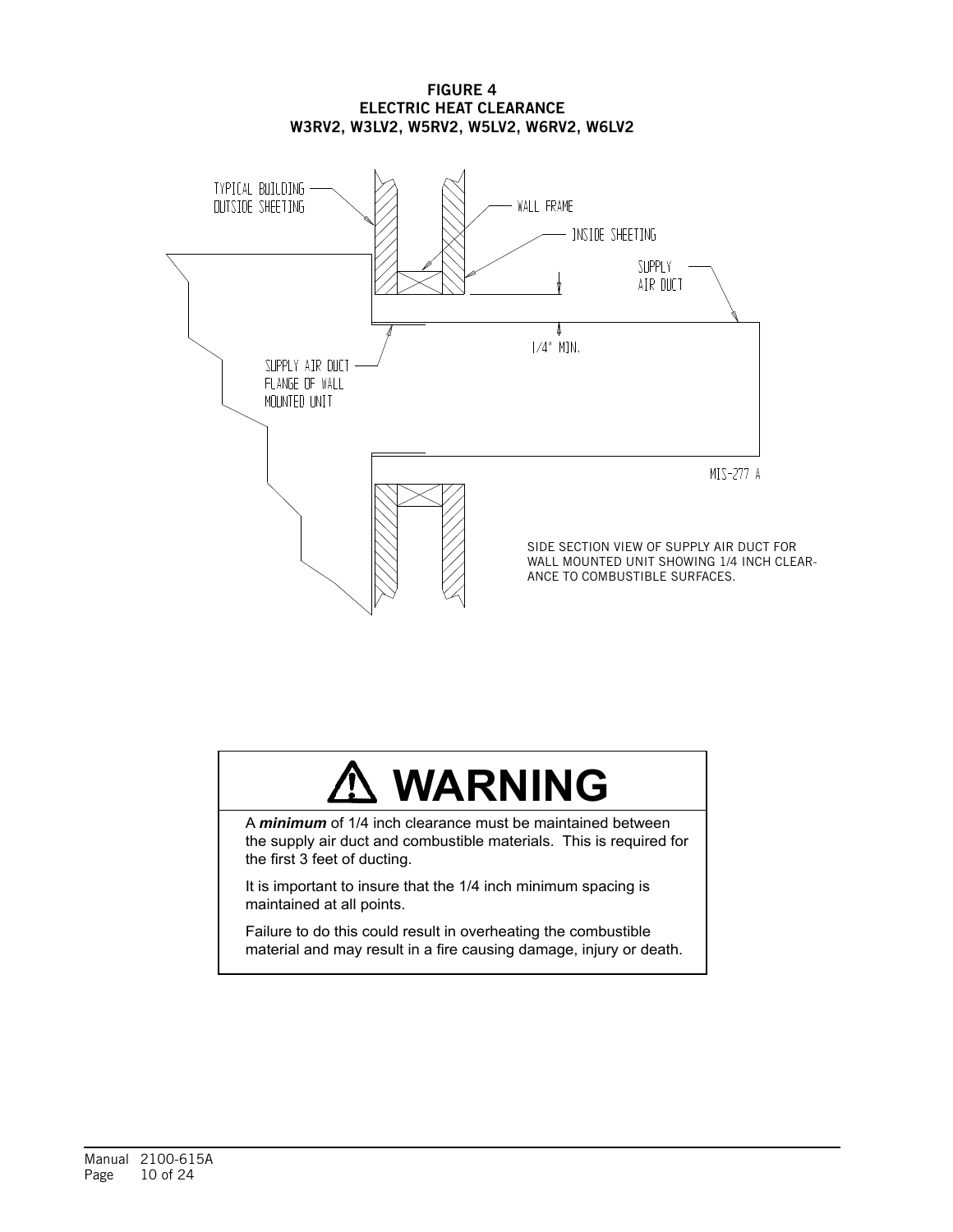#### FIGURE 5 WALL MOUNTING INSTRUCTIONS



FIGURE 6 WALL MOUNTING INSTRUCTIONS

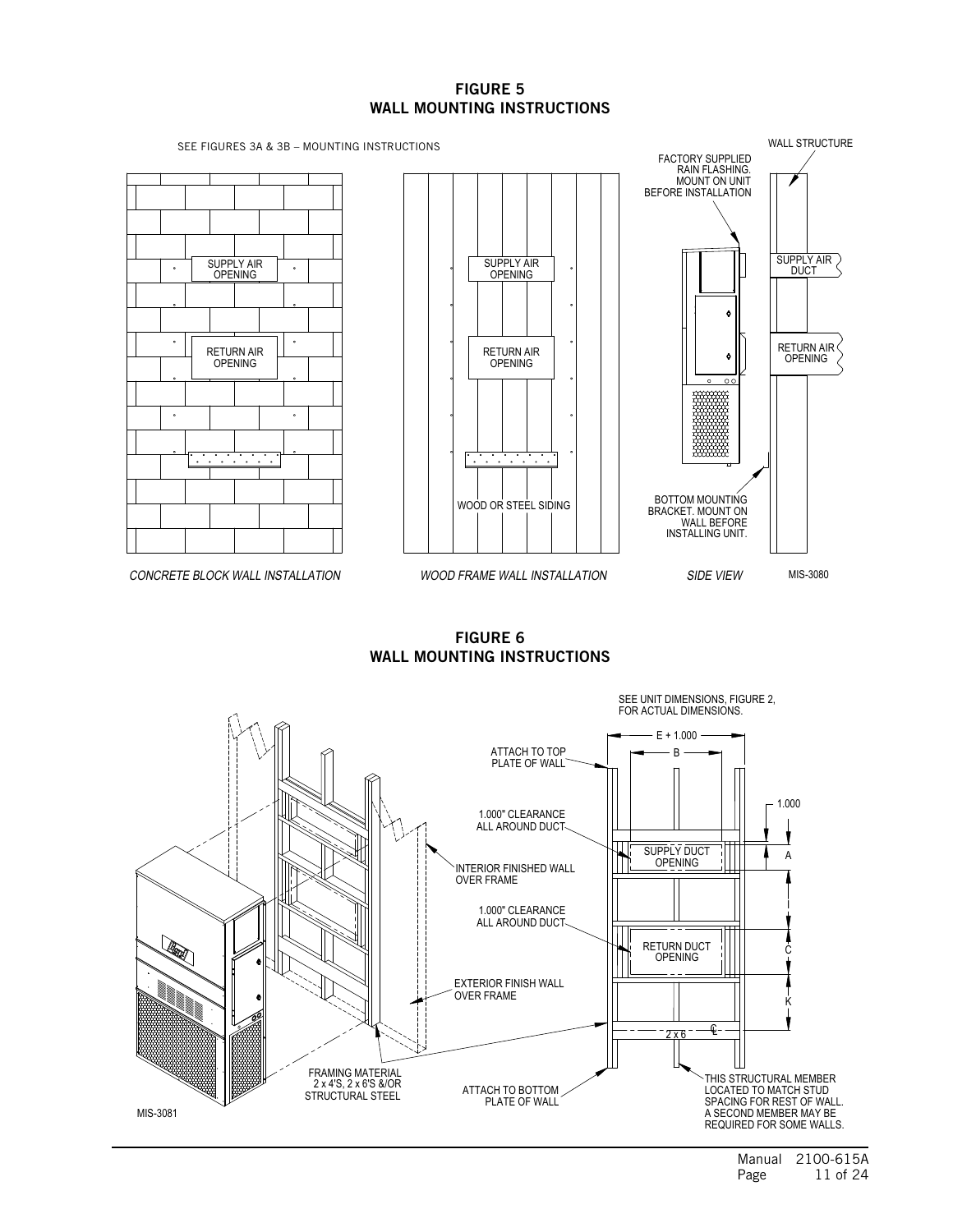FIGURE 7 COMMON WALL MOUNTING INSTALLATIONS

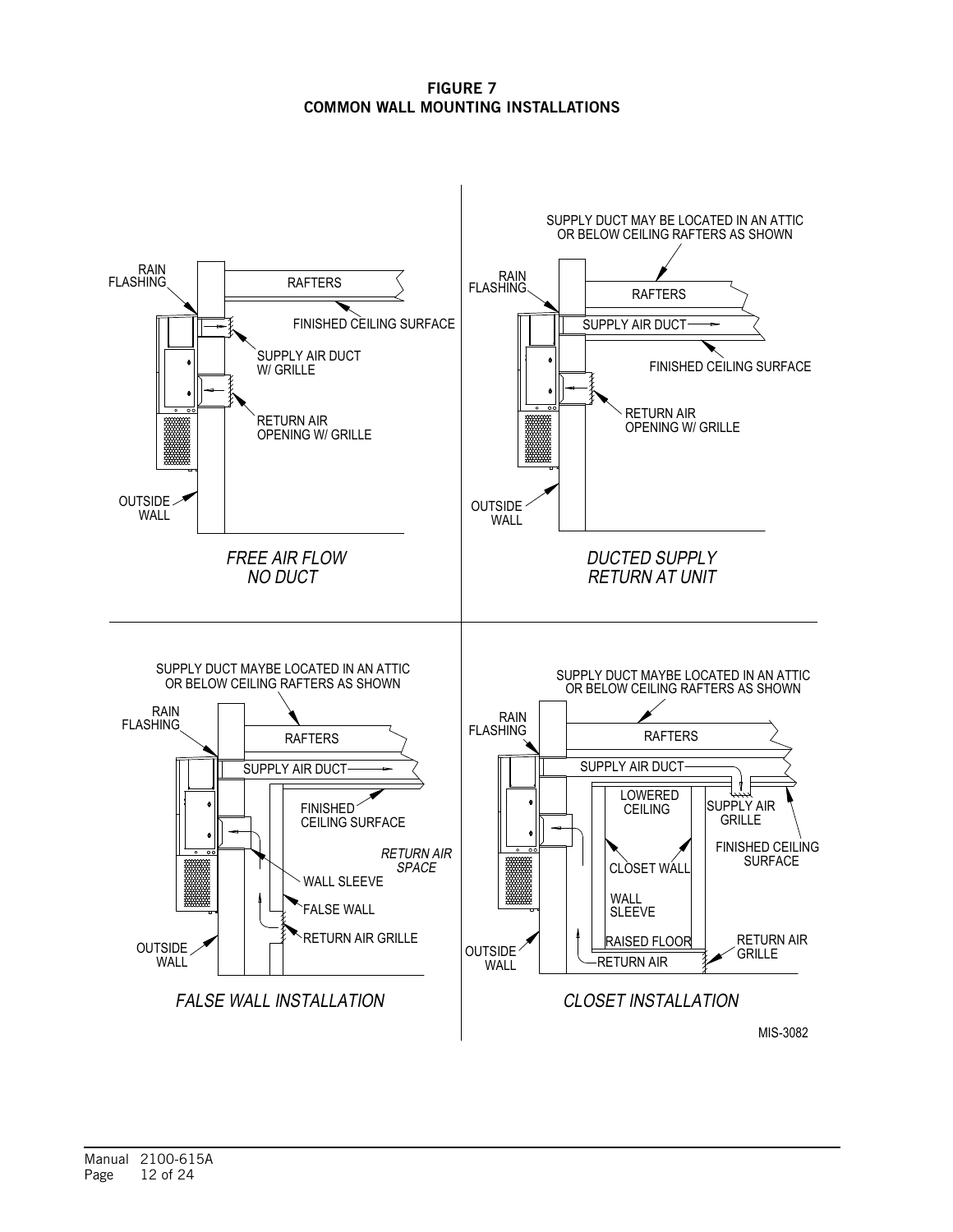## WIRING – MAIN POWER

These units are rated for 60/50 Hz operation as follows.

*NOTE: This system must be controlled only by the Bard 8403-066 Digital Thermostat/Controller that is supplied with the unit. See below for wiring and pages 17-18 for operating sequences.*

| <b>Electrical</b><br>Code | <b>Volts</b><br>Hz<br><b>Phase</b> | <b>Operating</b><br>Voltage<br>Range |  |  |  |
|---------------------------|------------------------------------|--------------------------------------|--|--|--|
| -R                        | 230/208-60-1<br>220/200-50-1       | 197 - 253<br>180 - 242               |  |  |  |
| -S                        | 230/208-60-3<br>220/200-50-3       | $197 - 253$<br>180 - 242             |  |  |  |
| -T                        | 460-60-3<br>400-50-3               | $414 - 506$<br>$380 - 440$           |  |  |  |

Refer to the unit rating plate for wire sizing information and maximum fuse or circuit breaker size. Each outdoor unit is marked with a "Minimum Circuit Ampacity". This means that the field wiring used must be sized to carry that amount of current. Depending on the installed KW of electric heat, there may be two field power circuits required. If this is the case, the unit serial plate will so indicate. All models are suitable only for connection with copper wire. Each unit and/or wiring diagram will be marked "Use Copper Conductors Only". These instructions *must be* adhered to. Refer to the National Electrical Code (NEC) for complete current carrying capacity data on the various insulation grades of wiring material. All wiring must conform to NEC and all local codes.

The electrical data lists fuse and wire sizes (75° C copper) for all models including the most commonly used heater sizes. Also shown are the number of field power circuits required for the various models with heaters.

The unit rating plate lists a "Maximum Time Delay Relay Fuse" or circuit breaker that is to be used with the equipment. The correct size must be used for proper circuit protection and also to assure that there will be no nuisance tripping due to the momentary high starting current of the compressor motor.

The control access door on this unit may be locked to prevent unauthorized access to the disconnect. To lock, insert a padlock through the hole in the lower portion of one or both of the door latches. This will prevent the latches from being turned.

See "Start Up" section for important information on three phase scroll compressor start ups.

See Table 3 on page 22 for Electrical Specifications.

## *IMPORTANT INSTALLER NOTE*

#### *Must be followed for proper operation of all controls.*

These models are designed for dual 60/50Hz operation. –R and –S models use a 240/208Vx24V control transformer, and are shipped from the factory on the 208V tap. The –R and –S models may require reconnection of the 24V transformer primary from 240 to 208V tap for either 60 or 50Hz:

| <u>Supply Voltage</u> | <b>Hz</b> | <b>Transformer Primary Tap</b> |
|-----------------------|-----------|--------------------------------|
| 253-216               | 60 or 50  | 240                            |
| 220-180               | 60 or 50  | 208                            |

## WIRING – LOW VOLTAGE

#### DIGITAL THERMOSTAT/CONTROLLER

| <b>Terminal</b>  | <b>Function</b>             | <b>Type</b>    | Form                   |
|------------------|-----------------------------|----------------|------------------------|
| $+ B$            | $MSTP + (not used)$         | Communications |                        |
| -A               | MSTP - (not used)           | Communications |                        |
| IN4              | Outdoor Temperature Sensor  | Input          | 10K OHM Type 3         |
| IN3              | Pressure Transducer         | Input          | 0-5 VDC, 0-700<br>PSIG |
| GND              | Sensor Grounds              | Input          |                        |
| IN2              | Lockout Alarm               | Input          | Relay Closure          |
| 24 COM           | 24VAC Com                   | Power          |                        |
| 24V              | 24VAC                       | Power          |                        |
| OUT <sub>9</sub> | Fan Motor Control           | Analog Output  | $0-10VDC$              |
| $GND7-9$         | Control Ground              | Analog Output  |                        |
| <b>OUT 8</b>     | Unloader Solenoid Control   | Analog Output  | 0 or 5VDC PWM          |
| OUT <sub>7</sub> | <b>Blower Motor Control</b> | Analog Output  | 0-10VDC                |
| RIY <sub>4</sub> | Heater Contactor #1         | Relay Output   | Relay                  |
| $SC.4-6$         | 24VAC to Relay Outputs 4-6  | Power          |                        |
| RLY <sub>5</sub> | Heater Contactor #2         | Relay Output   | Relay                  |
| RLY <sub>6</sub> | (not used)                  |                |                        |
| RLY <sub>3</sub> | (not used)                  |                |                        |
| $SC1-3$          | 24VAC to Relay Outputs 1-3  | Power          |                        |
| RLY <sub>2</sub> | <b>Compressor Contactor</b> | Relay Output   | Relay                  |
| RLY <sub>1</sub> | (not used)                  |                |                        |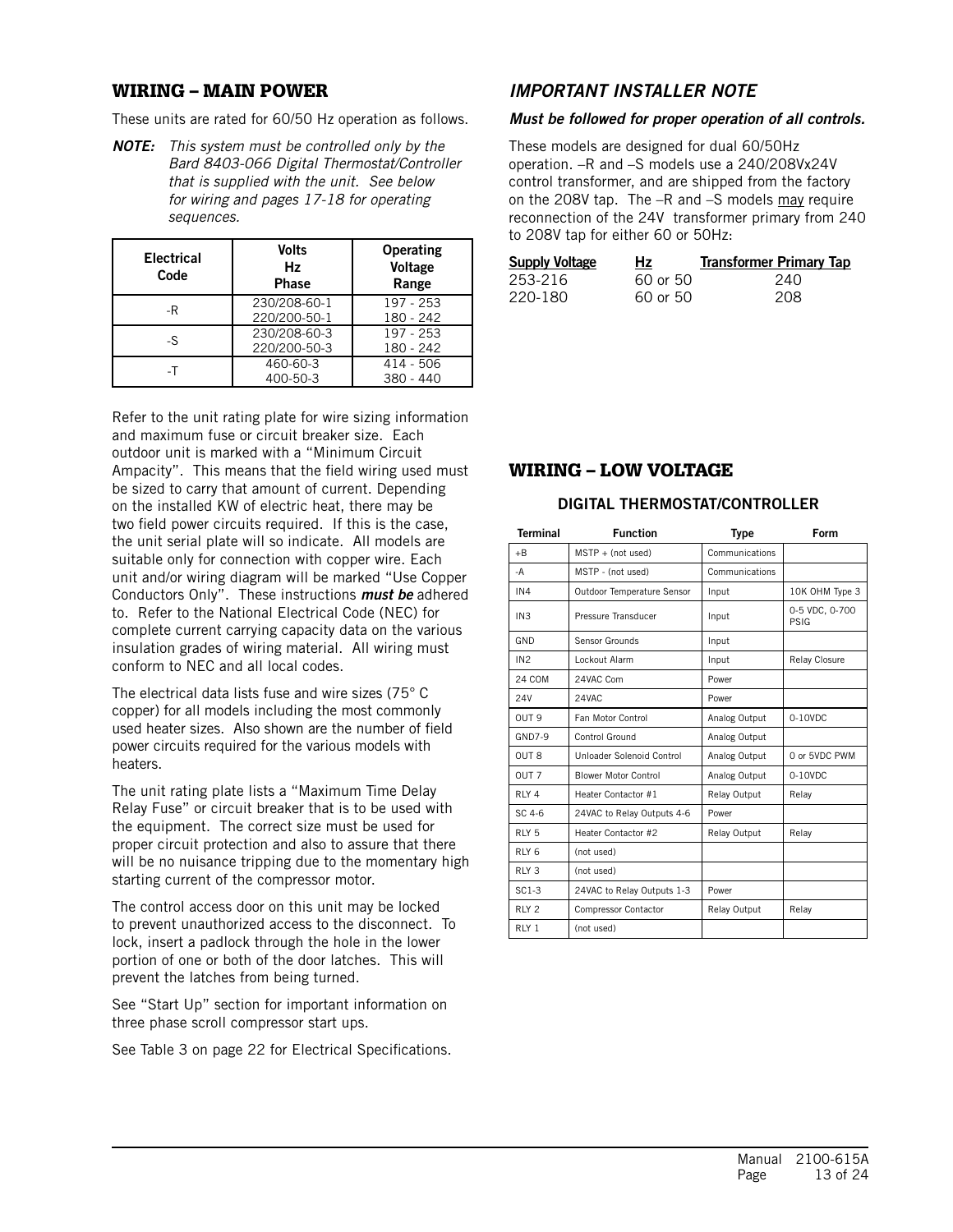### FIGURE 8 LOW VOLTAGE WIRING DIAGRAM



MIS-2852 C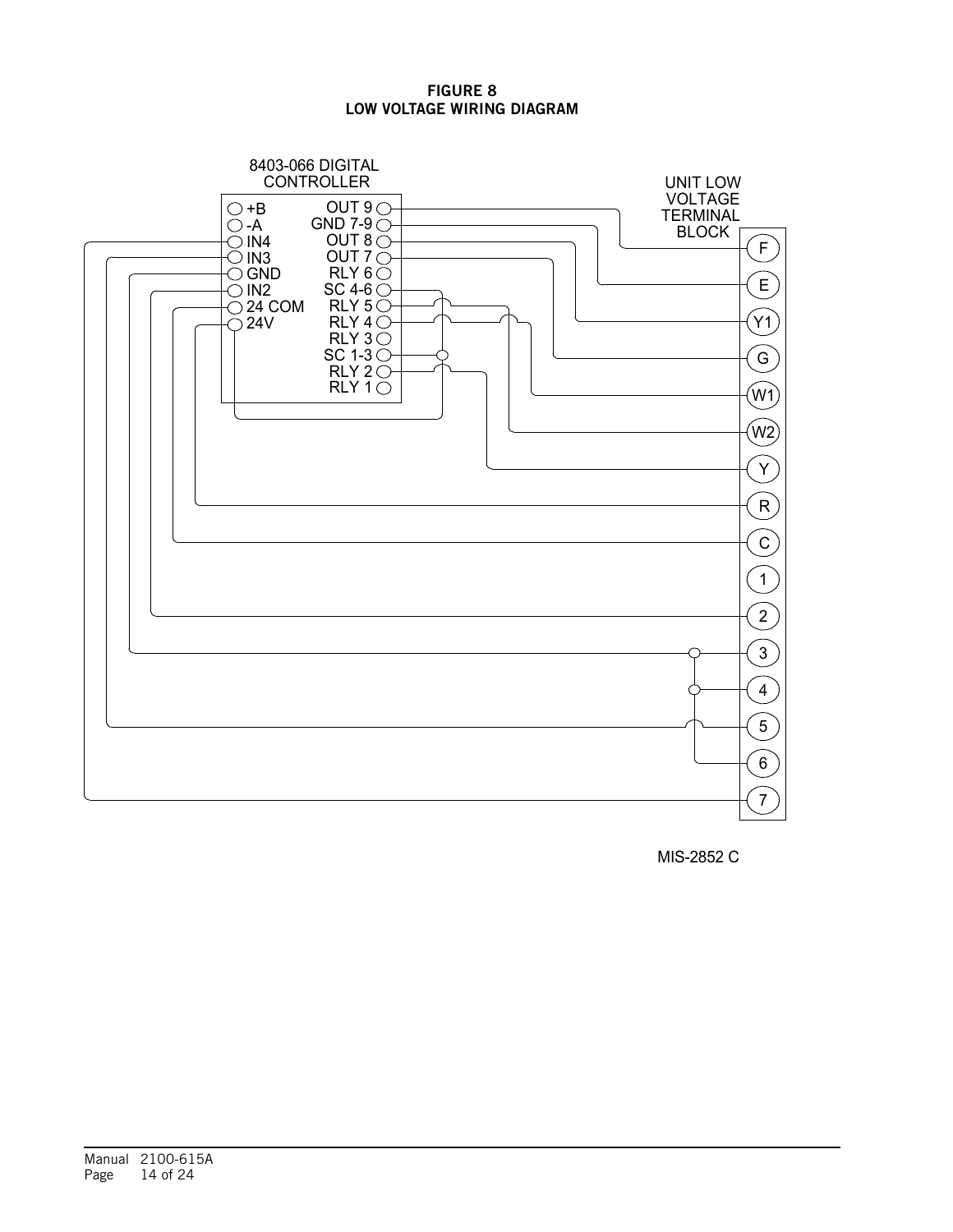## THESE UNITS REQUIRE R-410A REFRIGERANT AND POLYOL ESTER OIL.

## **GENERAL**

- 1. Use separate service equipment to avoid cross contamination of oil and refrigerants.
- 2. Use recovery equipment rated for R-410A refrigerant.
- 3. Use manifold gauges rated for R-410A (800 psi/250 psi low).
- 4. R-410A is a binary blend of HFC-32 and HFC-125.
- 5. R-410A is nearly azeotropic—similar to R-22 and R-12. Although nearly azeotropic, charge with liquid refrigerant.
- 6. R-410A operates at 40-70% higher pressure than R-22, and systems designed for R-22 cannot withstand this higher pressure.
- 7. R-410A has an ozone depletion potential of zero, but must be reclaimed due to its global warming potential.
- 8. R-410A compressors use polyol ester oil.
- 9. Polyol ester oil is hygroscopic; it will rapidly absorb moisture and strongly hold this moisture in the oil.
- 10. A liquid line dryer must be used—even a deep vacuum will not separate moisture from the oil.
- 11. Limit atmospheric exposure to 15 minutes.
- 12. If compressor removal is necessary, always plug compressor immediately after removal. Purge with small amount of nitrogen when inserting plugs.

## TOPPING OFF SYSTEM CHARGE

If a leak has occurred in the system, Bard Manufacturing recommends reclaiming, evacuating (see criteria above), and charging to the nameplate charge. If done correctly, topping off the system charge can be done without problems.

With R-410A, there are no significant changes in the refrigerant composition during multiple leaks and recharges. R-410A refrigerant is close to being an azeotropic blend (it behaves like a pure compound or single component refrigerant). The remaining refrigerant charge, in the system, may be used after leaks have occurred and then "top-off" the charge by

utilizing the pressure charts on the inner control panel cover as a guideline.

*REMEMBER:* When adding R-410A refrigerant, it must come out of the charging cylinder/tank as a liquid to avoid any fractionation, and to insure optimal system performance. Refer to instructions for the cylinder that is being utilized for proper method of liquid extraction.



*Failure to conform to these practices could lead to damage, injury or death.*

## SAFETY PRACTICES

- 1. Never mix R-410A with other refrigerants.
- 2. Use gloves and safety glasses, Polyol ester oils can be irritating to the skin, and liquid refrigerant will freeze the skin.
- 3. Never use air and R-410A to leak check; the mixture may become flammable.
- 4. Do not inhale R-410A—the vapor attacks the nervous system, creating dizziness, loss of coordination and slurred speech. Cardiac irregularities, unconsciousness and ultimate death can result from breathing this concentration.
- 5. Do not burn R-410A. This decomposition produces hazardous vapors. Evacuate the area if exposed.
- 6. Use only cylinders rated DOT4BA/4BW 400.
- 7. Never fill cylinders over 80% of total capacity.
- 8. Store cylinders in a cool area, out of direct sunlight.
- 9. Never heat cylinders above 125°F.
- 10. Never trap liquid R-410A in manifold sets, gauge lines or cylinders. R-410A expands significantly at warmer temperatures. Once a cylinder or line is full of liquid, any further rise in temperature will cause it to burst.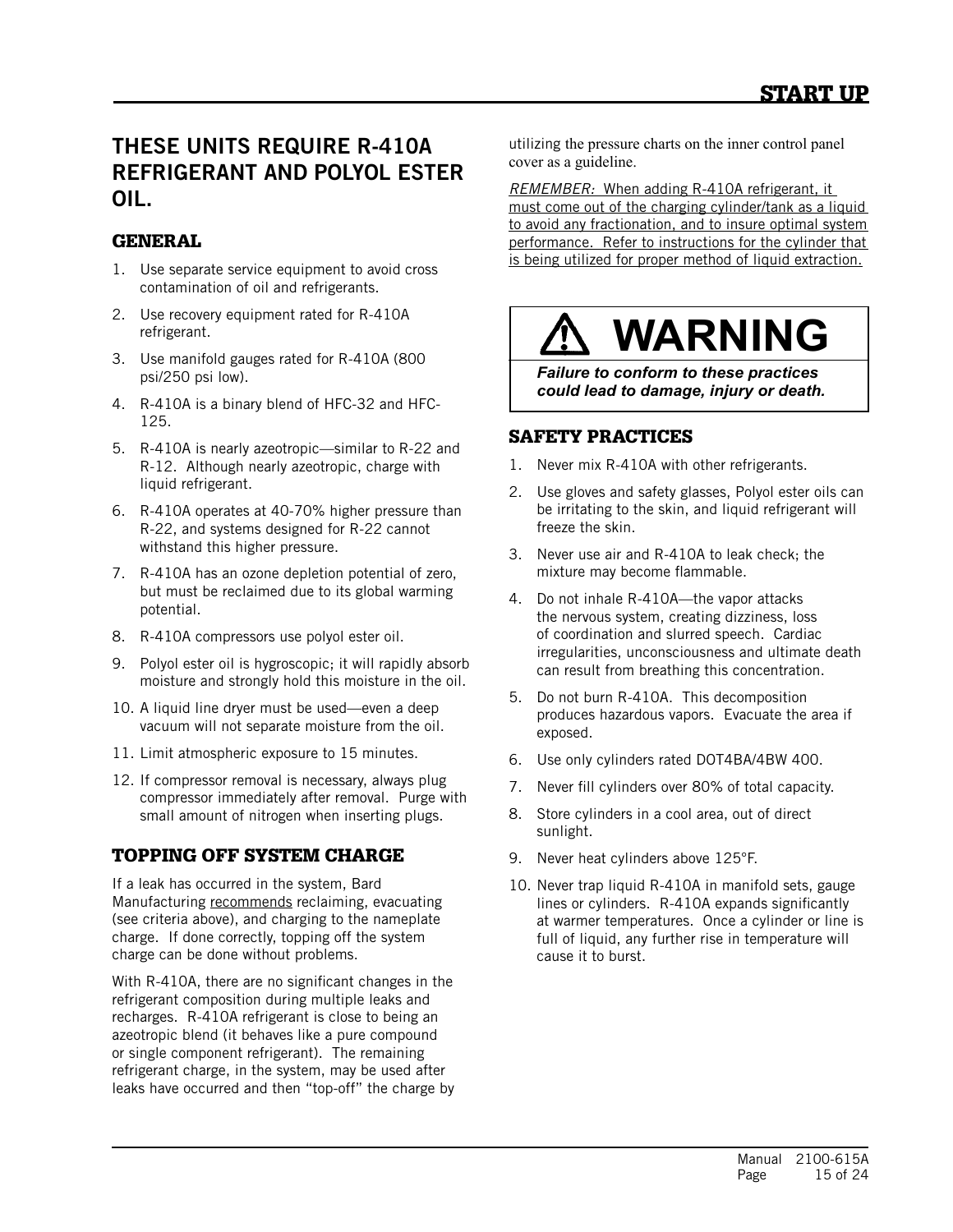## *IMPORTANT INSTALLER NOTE*

*For improved start up performance wash the indoor coil with a dish washing detergent.*

## THREE PHASE SCROLL COMPRESSOR

Scroll compressors, like several other types of compressors, will only compress in one rotational direction. Direction of rotation is not an issue with single phase compressors since they will always start and run in the proper direction.

However, three phase compressors will rotate in either direction depending upon phasing of the power. Since there is a 50-50 chance of connecting power in such a way as to cause rotation in the reverse direction, verification of proper rotation must be made. Verification of proper rotation direction is made by observing that suction pressure drops and discharge pressure rises when the compressor is energized. Reverse rotation also results in an elevated sound level over that with correct rotation, as well as substantially reduced current draw compared to tabulated values.

Verification of *proper rotation* must be made at the time the equipment is put into service. If improper rotation is corrected at this time, there will be no negative impact on the durability of the compressor. However, reverse operation for over one hour may have a negative impact on the bearing due to oil pump out.

*NOTE: If compressor is allowed to run in reverse rotation for several minutes, the compressor's internal protector may trip.*

All three phase compressors are wired identically internally. As a result, once the correct phasing is determined for a specific system or installation, connecting properly phased power leads to the same Fusite terminal should maintain proper rotation direction.

The direction of rotation of the compressor may be changed by reversing any two line connections to the unit.

## PHASE MONITOR

All units with three phase scroll compressors are equipped with a 3 phase 60/50 Hz line monitor to prevent compressor damage due to phase reversal. No changes required for 60 or 50 Hz operation.

The phase monitor in this unit is equipped with two LEDs. If the Y signal is present at the phase monitor and phases are correct the green LED will light.

If phases are reversed, the red fault LED will be lit and compressor operation is inhibited.

If a fault condition occurs, reverse two of the supply leads to the unit. *Do not reverse any of the unit factory wires as damage may occur.*

## SERVICE HINTS

- 1. Caution owner/operator to maintain clean air filters at all times. Also, not to needlessly close off supply and return air registers. This reduces airflow through the system, which shortens equipment service life as well as increasing operating costs.
- 2. Check all power fuses or circuit breakers to be sure they are the correct rating.
- 3. Periodic cleaning of the outdoor coil to permit full and unrestricted airflow circulation is essential.

## DIGITAL CONTROLLER

The W3R/LV2 through W6R/LV2 variable capacity air conditioners utilize dedicated controllers and components to optimize this unit for cooling operation from -40°F up to  $131$ °F (-40°C to +55°C). These units are dual rated for 200-240V operation on both 50 and 60 Hz. Please read the following sequence of operation before attempting any troubleshooting or repair. Troubleshooting and repair procedures will be outlined below and later in this manual.

These models use a digital compressor and variable speed indoor and outdoor motors. The motors and compressor must be replaced with the exact same component to maintain the above stated temperature and voltage ranges of operation. The units are controlled by a Bard digital thermostat/controller. This thermostat/controller contains proprietary programming and must be replaced with the exact same component to ensure proper operation.

See Controller Quick Start Manual 2100-559 and Controller Advanced Programming Manual 2100-560 for complete details.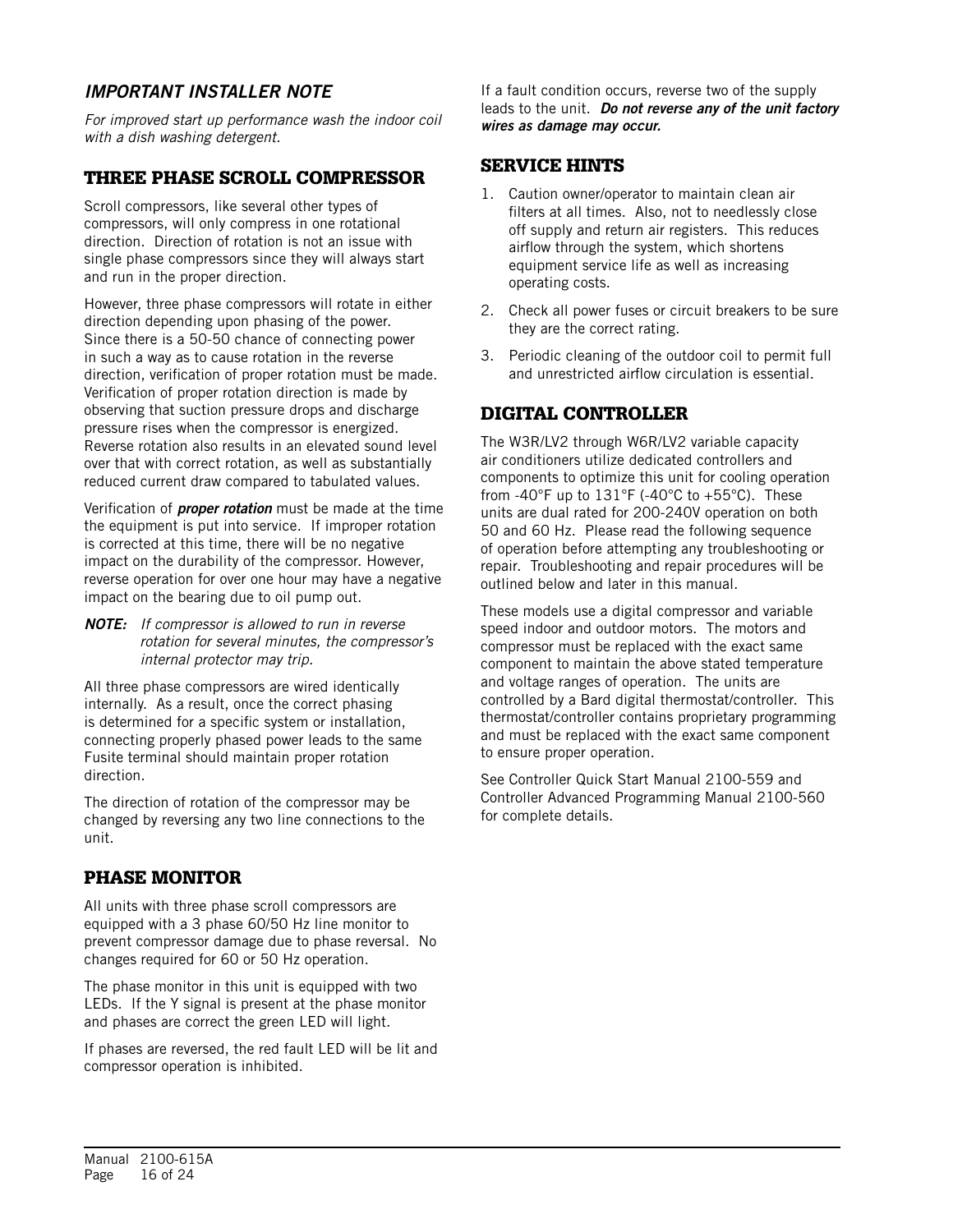## SEQUENCE OF OPERATION

#### *Modes of Operation*

#### **Cool Only Mode:**

- Compressor will modulate from 100% down to 20%.
- Compressor will cycle off if thermostat/controller set-point is reached.

#### **Heat Only Mode:**

- Electric heat Stage 1 operates at 1st-stage heating setpoint.
- Electric heat Stage 2 (if equipped) operates on 2<sup>nd</sup> stage (-2°F below heating set-point).

#### **Auto Mode:**

• Cooling or heating automatically selected based on building temperature vs. thermostat/controller setpoints and operates as described above.

#### **CCVC (Continuous Compressor Variable Capacity):**

- Compressor will modulate from 100% down to 20%.
- Compressor will not cycle off if thermostat/controller set-point is reached, and would stay running at the 20% minimum capacity.
- If space temperature drops -2°F below cooling set-point electric heat Stage 1 will then cycle to maintain that condition.
- If Stage 2 electric heat is installed, and if required, will cycle at -4<sup>o</sup>F below cooling set-point to maintain that condition.
- If CCVC is terminated the controller will revert to Cool or Auto operation.
- CCVC would be an Operating Mode for all applications where continuous run of the compressor is a requirement.

#### **Testing and Troubleshooting Mode CCFC (Continuous Compressor Fixed Capacity):**

• This unit must be controlled with the digital thermostat controller supplied with the unit. To test or troubleshoot, change system mode to CCFC. This will ensure unit runs continuously and in full capacity mode. AHRI ratings are based on this mode of operation.

## **CCFC (Continuous Compressor Fixed Capacity):**

- The compressor is turned ON and locked ON as long as the thermostat/controller is in Test Mode 2.
- When in CCFC the compressor does not modulate but will be locked ON at 100% capacity.
- If space temperature drops -2°F below cooling set-point electric heat Stage 1 will then cycle to maintain that condition.
- If Stage 2 electric heat is installed, and if required, will cycle at -4°F below cooling set-point to maintain that condition.
- If CCFC is terminated the controller will revert to Cool or Auto operation.

### *Indoor Blower Operation*

The indoor blower speed will modulate with the compressor operation from 50% to 100% of operation. Once compressor operation is at 50 or below, percent airflow will be at 50% and no further reduction of airflow will occur. Modulation is accomplished by modulating a 0-10 volt signal from OUT 7 to the indoor blower motor.

An additional option to maintain airflow at 100% is also available. This selection is done at the thermostat/ controller under Fan Modes. Default is No for "Always 100%"setting. Change to Yes to disable indoor blower modulation as described above.

#### *Outdoor Fan Motor Operation*

The outdoor fan motor speed is varied in response to outdoor air temperature and pressure. The fan motor will cycle on and off with the compressor when not in a CCVC or CCFC mode. At all times above 122°F OAT, the outdoor fan, OUT 9, will be energized at high speed. From 122°F to 55°F the outdoor fan, OUT 9, will be set at normal outdoor airflow. Below 55°F the outdoor fan will modulate to maintain a 300 psi head pressure. This will act as a low ambient fan cycling control. The output may go to zero output to maintain the 300 PSI. The outdoor ECM motor will be programmed with a minimum RPM allowed to protect the bearing system. Any signal that is less than the percent torque required to maintain the minimum RPM will cause the motor to shut off. Once head pressure rises the motor will restart.

These functions are regulated by the digital thermostat/ controller with input from the pressure transducer and output signal to the Fan Motor.

#### *Capacity Modulation and High Head Pressure Control*

The pressure transducer monitors the high side pressure providing input to the digital thermostat/ controller. It is powered using a 5VDC power supply with a digital relay signaling the compressor unloader solenoid as required. When the ECU head pressure exceeds 615 PSI based on outdoor and indoor ambient conditions the compressor will automatically start to reduce capacity to stay online keeping the pressure at or below 575 PSI. The thermostat/controller display alternates between OD temperature and discharge pressure. When compressor capacity is being reduced due to high pressure conditions it will also indicate "High Head Pressure Control" mode on the display. A separate 650 PSI high pressure cutout switch is also employed as additional safety device. See Compressor Control Module on following page for more details.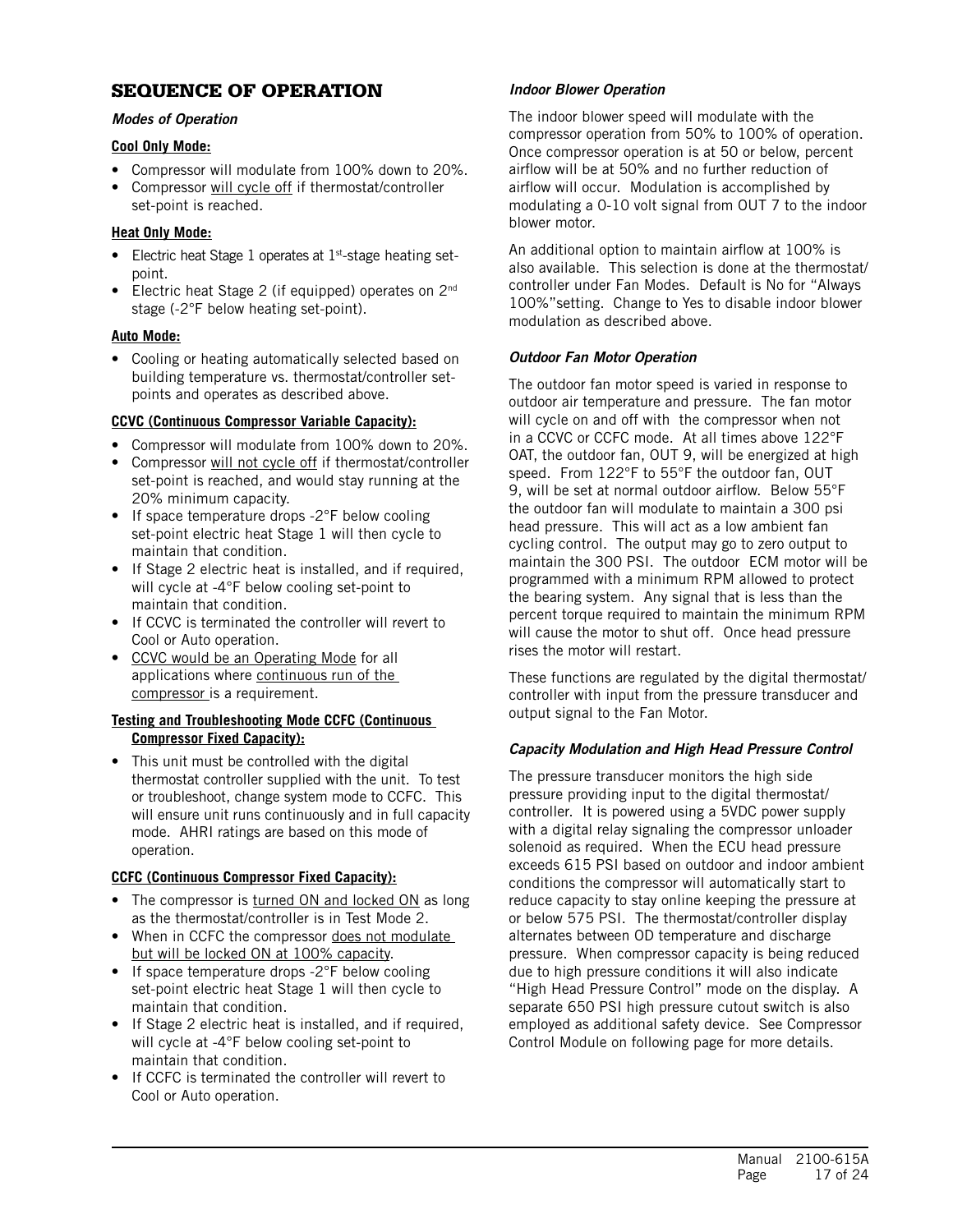## COOLING SEQUENCE

#### *Compressor Operation*

The cooling capacity of the WV series is controlled by loading or unloading the compressor. On a call for cooling, the unloader solenoid is energized for one second to ensure pressure equalization in the compressor. The compressor contactor, RLY 2, is then energized and the compressor will start. A PI control loop then calculates the compressor capacity needed to reach set point and modulates the compressor. Modulation range is from 20% to 100% capacity. Modulation is accomplished by a pulse width modulated signal from OUT 8 which energizes the solid state relay (SSR) and energizes or de-energizes the unloader solenoid. The required compressor capacity is calculated every 15 seconds.

20% load means 0 VDC for 3.0 seconds and 5 VDC for 12.0 seconds from OUT 8.

30% load means 0 VDC for 4.5 seconds and 5 VDC for 10.5 seconds from OUT 8.

40% load means 0 VDC for 6.0 seconds and 5 VDC for 9.0 seconds from OUT 8.

50% load means 0 VDC for 7.5 seconds and 5 VDC for 7.5 seconds from OUT 8.

60% load means 0 VDC for 9.0 seconds and 5 VDC for 6.0 seconds from OUT 8.

70% load means 0 VDC for 10.5 seconds and 5 VDC for 4.5 seconds from OUT 8.

80% load means 0 VDC for 12.0 seconds and 5 VDC for 3.0 seconds from OUT 8.

90% load means 0 VDC for 13.5 seconds and 5 VDC for 1.5 seconds from OUT 8.

100% load means 0 VDC for 15 seconds and 5 VDC for 0.0 seconds from OUT 8.

#### *Outdoor Temperature Sensor*

A sensor probe projects out the bottom of the ECU control box into the outdoor section, and this provides input for the outdoor fan sequences below 55°F and above 115°F described under Outdoor Fan Motor Operation.

#### *Discharge Temperature Sensor*

This sensor is mounted on the compressor discharge line and protects the compressor against overheating. It opens at 250°F and closes at 200°F.

## HEATING SEQUENCE

On a call for heating, if the space temperature falls 1°F below setpoint, the first stage of heating, RLY 4, will cycle ON. If the space temperature falls 3°F below setpoint, the second stage of heating, RLY 5, will cycle ON. Indoor Blower airflow is maintained at the Rated unit airflow at all times during heating.

## LEAD/LAG SEQUENCE

The digital controllers can be used for dual units used in a redundant application by using the scheduling function as follows:

- 1. The controllers should be mounted side by side so they are in the same temperature zone.
- 2. The time setting on both controllers need to be synchronized to the same time of day. NOTE: there is a 72-hour time retention if power is removed. If power off-time exceeds 72 hours, the time clock in each device must be reset to match. The exact time is not important as long as both controllers are set the same unless it is critical to control the time of day when the units swap operating positions.
- 3. Set one controller #1 to be Occupied for a 12 hour period and Unoccupied for the other 12-hour period. Set controller #2 so that it is exactly the opposite. Unoccupied for the 12-hour period when #1 is Occupied and Occupied when #1 is Unoccupied.
- 4. Set Occupied cooling setpoint the same for each controller, and Unoccupied the same for each. 4°F difference is suggested.
- 5. Set controllers to "Auto" mode of operation.

#### *Example*:

- 1. Both Unit #1 and #2 have Occupied setpoint of 74°F and Unoccupied setpoint of 78°F
- 2. Unit #1 set for Occupied from 1:00 a.m. to 1:00 p.m. & Unoccupied from 1:00 p.m. to 1:00 a.m.
- 3. Unit #2 set for Unoccupied from 1:00 a.m. to 1:00 p.m. & Occupied from 1:00 p.m. to 1:00 a.m.
- 4. Every 12 hours the units will swap position as being the lead unit, and the lag unit is available for back up operation at the higher temperature should the situation ever arise.

| Control<br><b>Device</b> | Normal                                                                                                                           | Abnormal                                                                                                               |
|--------------------------|----------------------------------------------------------------------------------------------------------------------------------|------------------------------------------------------------------------------------------------------------------------|
| 5VDC<br>Power<br>Supply  | Red LED lit when 24VAC<br>present. 5VDC present at<br>solid Red and solid Black<br>wires. Both jumpers on Half.<br>3A 250V fuse. | Red LED not lit. 5VDC not<br>present at solid Red and<br>solid Black wires.<br>Both jumpers on Half.<br>Check 3A fuse. |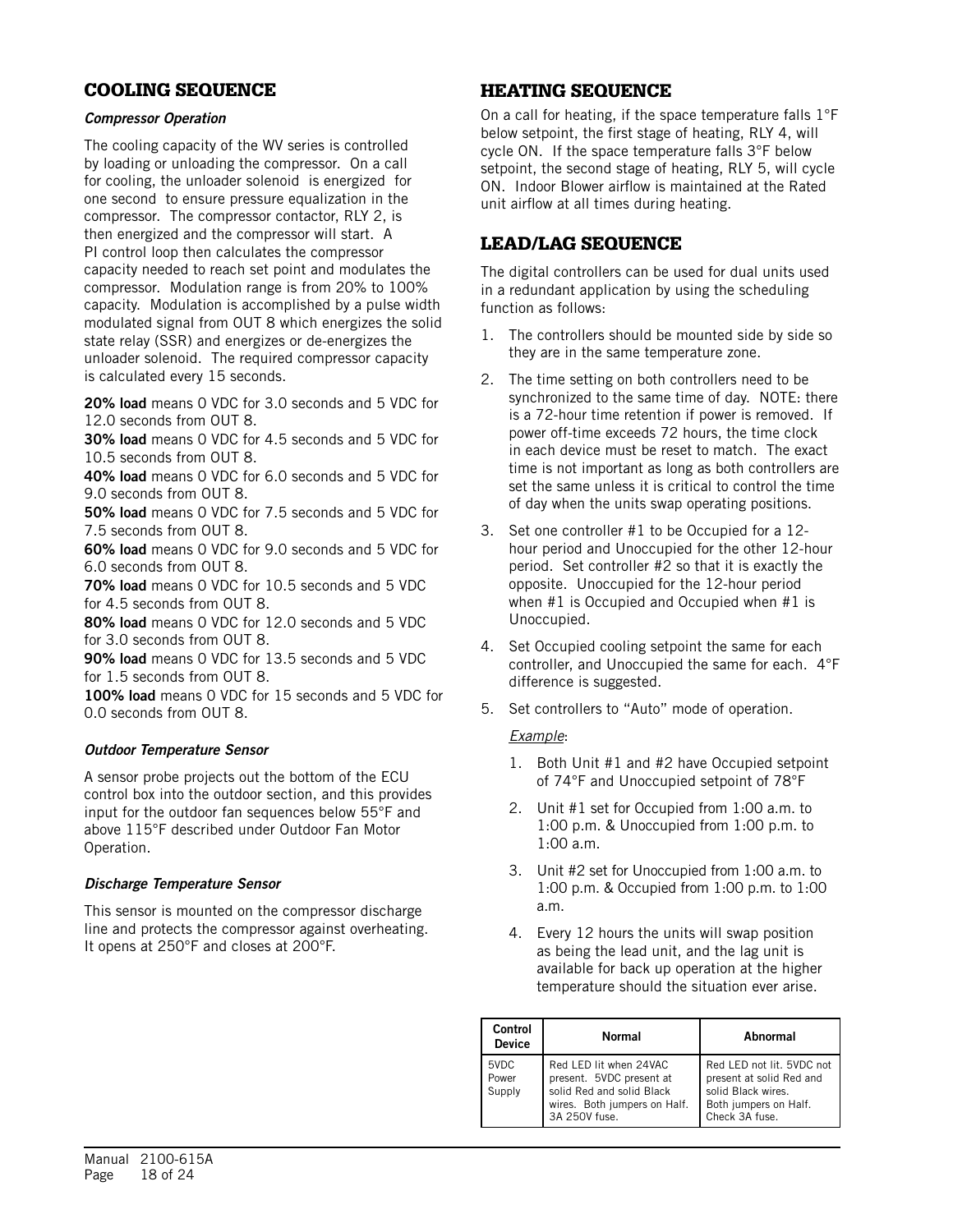## COMPRESSOR CONTROL MODULE

The compressor control module is standard on all models covered by this manual. The compressor control module is an anti-short cycle/lockout timer with high and low pressure switch monitoring and alarm relay output.

### *Adjustable Delay On Make and Break Timer*

On initial power up or anytime power is interrupted to the unit, the *delay on make* period begins, which will be 2 minutes plus 10% of the *delay on break* setting. When the delay on make is complete and the high pressure switch and low pressure switch is closed, the compressor contactor is energized. Upon shutdown, the delay on break timer starts and prevents restart until the delay on break and delay on make periods have expired.

During routine operation of the unit with no power interruptions, the compressor will operate on demand with no delay.

#### *High Pressure Switch and Lockout Sequence*

If the high pressure switch opens, the compressor contactor will de-energize immediately. The lockout timer will go into a *soft lockout* and stay in soft lockout until the high pressure switch closes and the delay on break time has expired. If the high pressure switch opens again in this same operating cycle, the unit will go into *hard lockout* condition and the alarm relay circuit will energize. Recycling the wall thermostat resets the hard lockout.

#### *Low Pressure Switch, Bypass and Lockout Sequence*

If the low pressure switch opens for more than 120 seconds, the compressor contactor will de-energize and go into a soft lockout. Regardless the state of the low pressure switch, the contactor will reenergize after the delay on make time delay has expired. If the low pressure switch remains open, or opens again for longer than 120 seconds, the unit will go into hard lockout condition and the alarm relay circuit will energize. Recycling the wall thermostat resets the hard lockout.

## *Alarm Relay Output*

Alarm terminal is output connection for applications where alarm relay is employed. This terminal is powered whenever the compressor is locked out due to HPC or LPC sequences as described.

*NOTE: Both high and low pressure switch controls are inherently automatic reset devices. The high pressure switch and low pressure switch cut out and cut in settings are fixed by specific air conditioner unit model. The lockout features, both soft and hard, are a function of the Compressor Control Module.* 

## ADJUSTMENTS

#### *Adjustable Delay on Make and Delay on Break Timer*

The potentiometer is used to select delay on break time from 30 seconds to 5 minutes. Delay on make (DOM) timing on power-up and after power interruptions is equal to 2 minutes plus 10% of Delay on break (DOB) setting:

0.5 minute (30 seconds) DOB = 123 second DOM 1.0 minute (60 seconds)  $DOB = 126$  second DOM 2.0 minute (120 seconds) DOB = 132 second DOM 3.0 minute (180 seconds) DOB = 138 second DOM 4.0 minute (240 seconds) DOB = 144 second DOM 5.0 minute (300 seconds) DOB = 150 second DOM

During routine operation of the unit with no power interruptions, the compressor will operate on demand with no delay.

#### *Typical Settings for Dual Unit Installation*

Unit 1: DOB set at 2 minutes, and DOM is 132 seconds Unit 2: DOB set at 4 minutes, and DOM is 144 seconds

## PRESSURE SERVICE PORTS

High and low pressure service ports are installed on all units so that the system operating pressures can be observed. It is imperative to match the correct pressure table to the unit by model number. See Table 2 on page 21.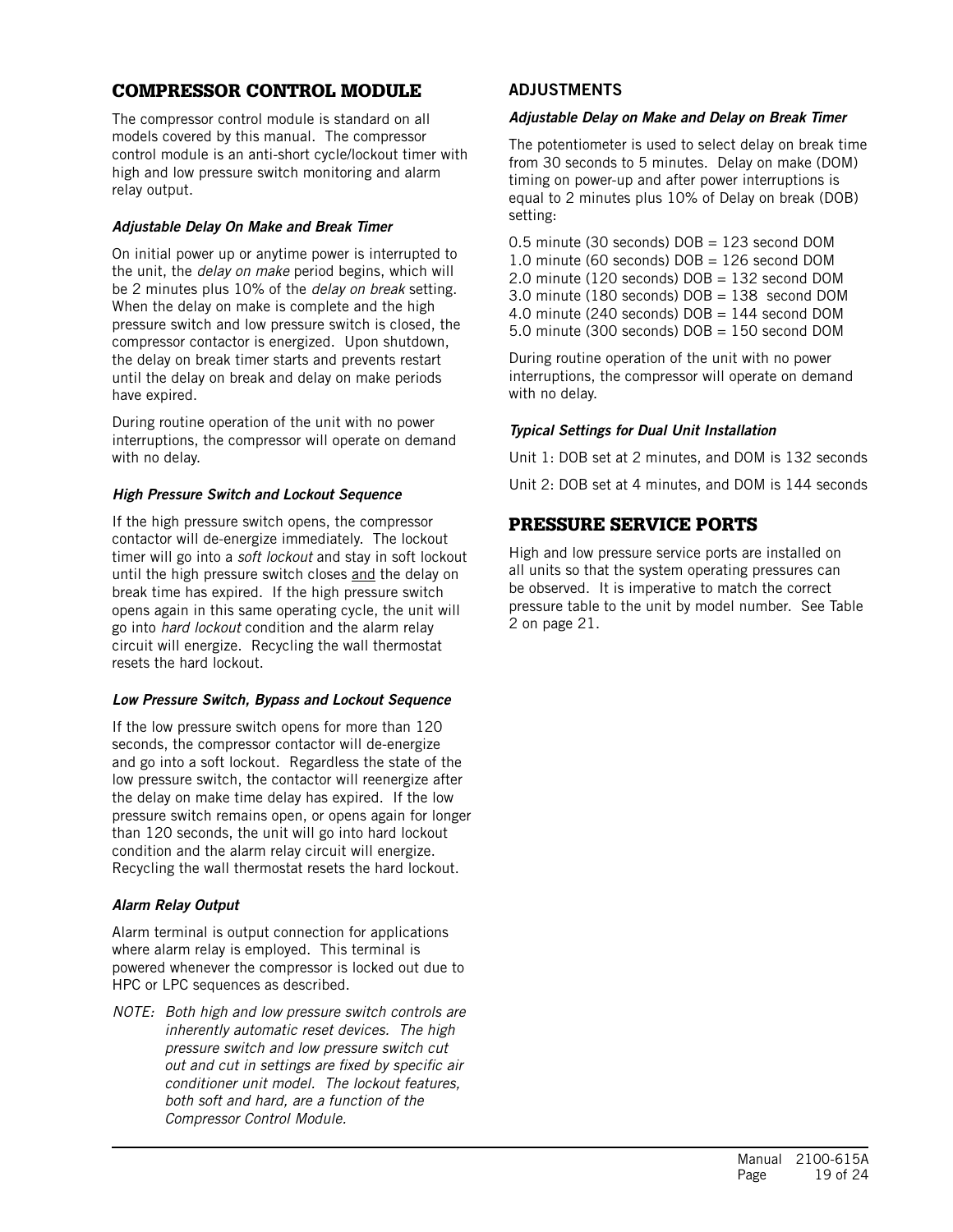# TROUBLESHOOTING

## FAN BLADE SETTING DIMENSIONS

Shown in Figure 9 is the correct fan blade setting for proper air delivery across the outdoor coil. Refer to Table 1 for unit specific dimension.

Any service work requiring removal or adjustment in the fan and/or motor area will require that the dimensions below be checked and blade adjusted in or out on the motor shaft accordingly.



MIS-1724

#### TABLE 1 FAN BLADE DIMENSIONS

| Model          | <b>Dimension A</b> |
|----------------|--------------------|
| W3RV2<br>W3LV2 | 1.25"              |
| W5RV2<br>W5LV2 | 1.75"              |
| W6RV1<br>W6LV2 | 1.75"              |

## REMOVAL OF FAN SHROUD

- 1. Disconnect all power to the unit.
- 2. Remove the screws holding both grilles, one on each side of unit, and remove grilles.
- 3. Unwire condenser fan motor.
- 4. Remove the bolts and nuts holding the condenser fan motor bracket to the fan shroud.
- 5. Slide the condenser fan motor and bracket to the rear of the condenser section.
- 6. Remove screws holding fan shroud to condenser and bottom support plate.
- 7. Slide fan shroud out the left side of the unit.
- 8. Reverse steps to install.

## **R-410A REFRIGERANT CHARGE**

This unit was charged at the factory with the quantity of refrigerant listed on the serial plate. AHRI capacity and efficiency ratings were determined by testing with this refrigerant charge quantity.

The following pressure tables show nominal pressures for the units. Since many installation specific situations can affect the pressure readings, this information should only be used by certified technicians as a guide for evaluating proper system performance. They shall not be used to adjust charge. If charge is in doubt, reclaim, evacuate and recharge the unit to the serial plate charge.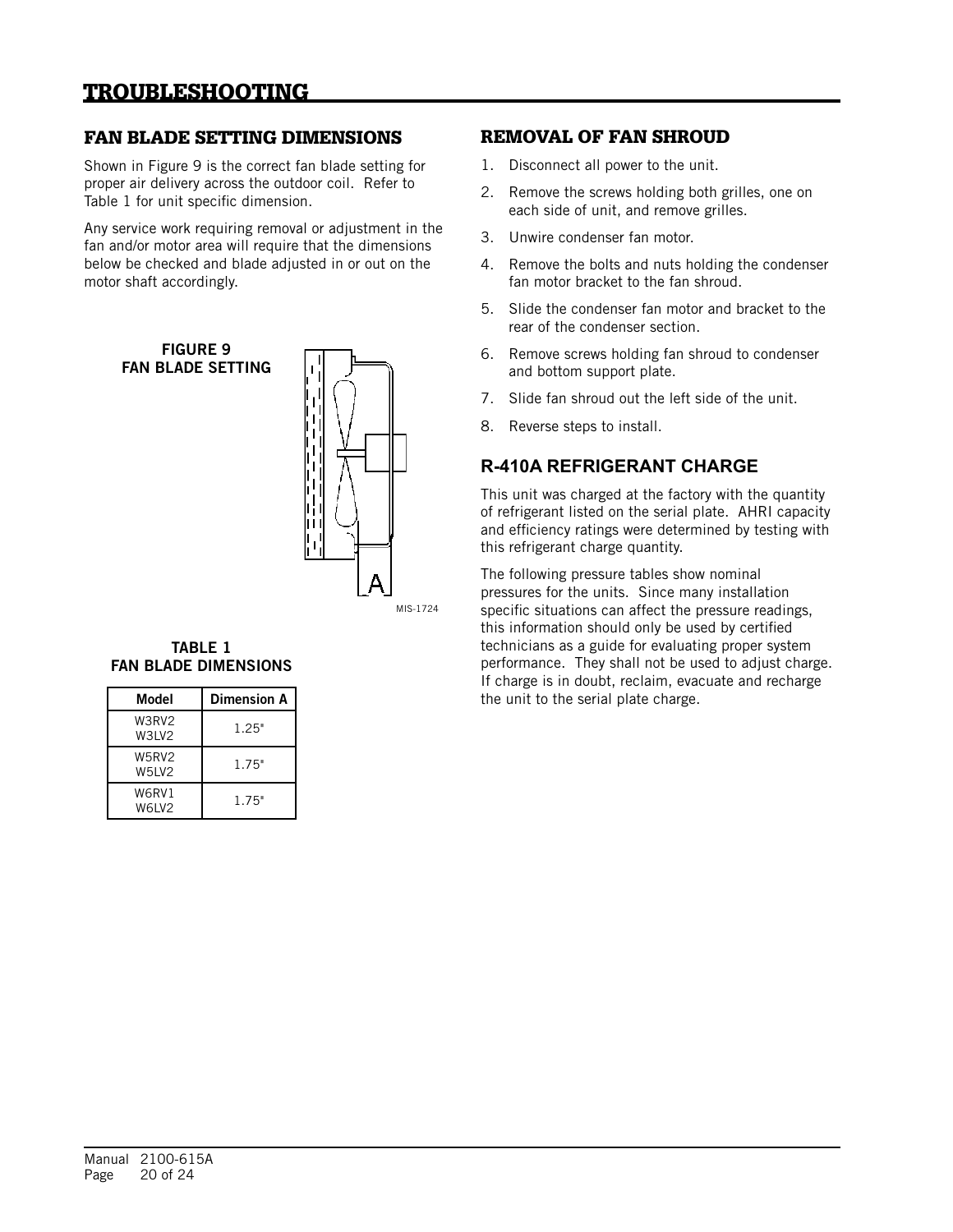Air Temperature Entering Outdoor Coil °F (°C)

| <b>Model</b> | D.B/W.B.<br>$\circled{1}$ | <b>Pressure</b>       | 75<br>(23.9) | 80<br>(26.7) | 85<br>(29.4) | 90<br>(32.2) | 95<br>(35.0) | 100<br>(37.8) | 105<br>(40.6) | 110<br>(43.3) | 115<br>(46.1) | 120<br>(48.9) | 125<br>(51.7)  | 131<br>(55.0) |
|--------------|---------------------------|-----------------------|--------------|--------------|--------------|--------------|--------------|---------------|---------------|---------------|---------------|---------------|----------------|---------------|
|              | 75/62F<br>(23.9/16.7C)    | Low Side<br>High Side | 128<br>355   | 127<br>373   | 127<br>394   | 127<br>416   | 128<br>442   | 129<br>469    | 130<br>498    | 132<br>530    | 135<br>565    |               |                |               |
| W3RV<br>W3LV | 80/67F<br>(26.7/19.4C)    | Low Side<br>High Side | 137<br>364   | 136<br>383   | 136<br>404   | 136<br>427   | 139<br>444   | 139<br>481    | 139<br>511    | 141<br>544    | 144<br>579    |               |                |               |
|              | 85/72F<br>(29.4/22.2C)    | Low Side<br>High Side | 142<br>377   | 141<br>396   | 141<br>418   | 141<br>442   | 142<br>469   | 143<br>498    | 144<br>529    | 146<br>563    | 149<br>599    |               |                |               |
|              | 75/62F<br>(23.9/16.7C)    | Low Side<br>High Side | 125<br>336   | 128<br>358   | 130<br>380   | 132<br>403   | 134<br>427   | 136<br>451    | 137<br>478    | 137<br>504    | 138<br>531    |               | <b>See</b>     |               |
| W5RV<br>W5LV | 80/67F<br>(26.7/19.4C)    | Low Side<br>High Side | 134<br>345   | 137<br>367   | 139<br>390   | 141<br>413   | 143<br>438   | 145<br>463    | 146<br>490    | 147<br>517    | 148<br>545    |               | <b>Note</b>    |               |
|              | 85/72F<br>(29.4/22.2C)    | Low Side<br>High Side | 139<br>357   | 142<br>380   | 144<br>404   | 146<br>427   | 148<br>453   | 150<br>479    | 151<br>507    | 152<br>535    | 153<br>564    |               | $^{\circledR}$ |               |
|              | 75/62F<br>(23.9/16.7C)    | Low Side<br>High Side | 113<br>344   | 113<br>361   | 114<br>381   | 115<br>404   | 117<br>430   | 118<br>459    | 120<br>490    | 122<br>526    | 124<br>564    |               |                |               |
| W6RV<br>W6LV | 80/67F<br>(26.7/19.4C)    | Low Side<br>High Side | 121<br>353   | 121<br>370   | 122<br>391   | 123<br>414   | 125<br>441   | 126<br>471    | 128<br>503    | 130<br>539    | 133<br>578    |               |                |               |
|              | 85/72F<br>(29.4/22.2C)    | Low Side<br>High Side | 125<br>365   | 125<br>383   | 126<br>405   | 127<br>428   | 129<br>456   | 130<br>487    | 132<br>521    | 135<br>558    | 138<br>598    |               |                |               |

Low side pressure  $±4$  PSIG High side pressure ±10 PSIG

Tables are based upon rated CFM (airflow) across the evaporator coil. If there is any doubt as to correct operating charge being in the system, the charge should be removed, system evacuated and recharged to serial plate charge weight.

*NOTE : Return air temperature at 50% R.H.*

*NOTE : Units rated to 131*°*F (55*°*C) outdoor temperature, but higher fan speeds and automatic modulation of the compressor due to pressure control make pressure readings above 115°F very unstable. Pressure table is based on low speed condenser fan operation. Fan speed increases above 115°F. Check pressures on unit at outdoor ambient below 115°F. Set thermostat at least 3° below current room temperature to ensure 100% comp operation for purpose of pressure testing.*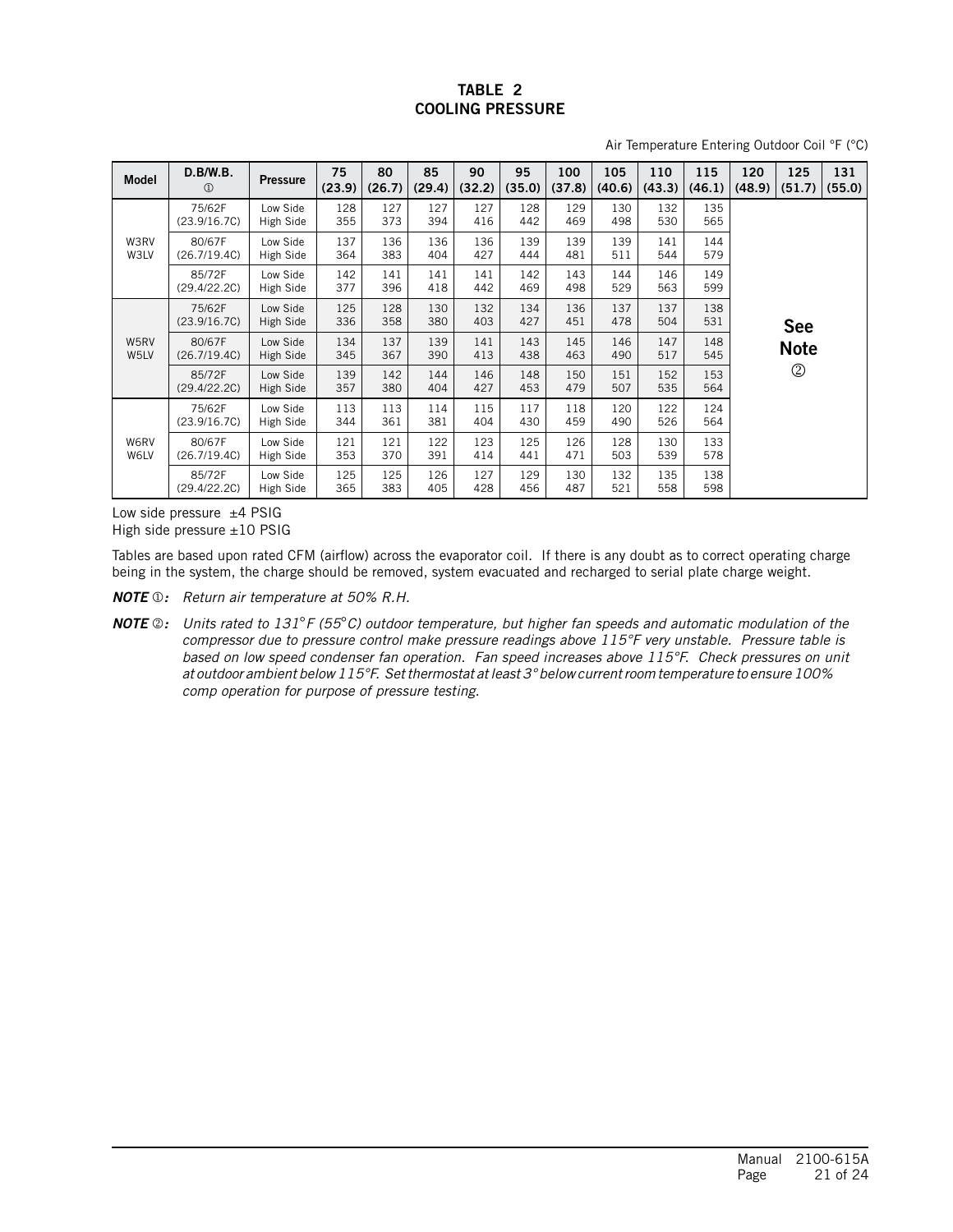TABLE<sub>3</sub>

|                             |                  |                                                  | Ckt. C                                        | $\begin{array}{c}\n 4 \\  2 \\  3 \\  4\n \end{array}$ | ≶<br>≨≨≨                                               | ≶≦<br>≷≦                                           | $\Sigma$                                           | $\begin{array}{c}\n 4 \\  2 \\  3\n \end{array}$ | ≶<br>≨≨≨                                           | ≶≦<br>Z<br>Z                                       | ≶≦<br>Z<br>Z                                            |                                             |
|-----------------------------|------------------|--------------------------------------------------|-----------------------------------------------|--------------------------------------------------------|--------------------------------------------------------|----------------------------------------------------|----------------------------------------------------|--------------------------------------------------|----------------------------------------------------|----------------------------------------------------|---------------------------------------------------------|---------------------------------------------|
|                             |                  |                                                  | Wire Size<br>Ground<br>$\odot$                | Ckt. B                                                 | ≨§¤                                                    | ggg<br>Z∑Z                                         | ≲≨≨<br>≥≥≥                                         | 599                                              | $\S$ $\S$ $\simeq$                                 | $\begin{array}{c}\n\xi \\ \xi \\ \xi\n\end{array}$ | gas                                                     | $\Sigma \Sigma$                             |
|                             |                  |                                                  |                                               | ⋖<br>Ckt.                                              | $\S$ $\S$ $\simeq$                                     | ≶≨<br>≨≨                                           | $\begin{array}{c}\n\xi \\ \xi \\ \xi\n\end{array}$ | 599                                              | ≨≨¤                                                | ≶≦<br>≨≨                                           | gas                                                     | ≶≦<br>≨≨                                    |
|                             |                  |                                                  | $\circ$<br>Сkt.                               | ≶<br>≨≨≨                                               | ≶≦<br>Z<br>Z                                           | ≶<br>≨≦ž                                           | ⋚⋚७                                                | $\begin{array}{c}\n 4 \\  2 \\  3\n \end{array}$ | ≶<br>S<br>Z<br>Z<br>Z                              | ≲≨≨<br>≥≥≥                                         | ≶≦<br>Z<br>Z                                            |                                             |
|                             |                  | Field Power<br>Wire Size<br>$\odot$              | Ckt. B                                        | $\S$ $\S$ $\simeq$                                     | ggg<br>Z∑Z                                             | ≶<br>S<br>Z<br>Z<br>Z                              | $\frac{4}{5}$ o o                                  | ≨≨¤                                              | teres<br>Santa                                     |                                                    | ggg<br>Z∑Z                                              |                                             |
|                             |                  |                                                  | ⋖<br>čki.                                     | ⋚⋚७                                                    | ≶≨<br>≨≨                                               | ≲≹<br>≥≥≥                                          | $\lessgtr$ $\infty$ $\infty$                       | ⋚⋚७                                              | $\begin{array}{c}\n\xi \\ \xi \\ \xi\n\end{array}$ | $\lessgtr$ $\infty$ $\infty$                       | ≶≨<br>≨<br>Z                                            |                                             |
|                             |                  |                                                  |                                               | Ckt. C                                                 | $\begin{array}{c}\n 4 \\  2 \\  3 \\  4\n \end{array}$ | ggg<br>Z∑Z                                         | ggg<br>Z∑Z                                         | $\S$ $\S$ 8                                      | ≶≦<br>≨≨                                           | ≶≦<br>Z<br>Z                                       | tar<br>Sara                                             | ggg<br>Z∑Z                                  |
| Dual Circuit<br>TABLE 3     |                  | Overcurrent<br>Protection<br>Maximum<br>$\Theta$ | $\mathbf  \, \mathbf  \, \mathbf  \,$<br>čkt. | $\Sigma \leq 0$                                        | ≶≦<br>Z<br>Z                                           | ≶<br>≨≦≨                                           | $\S$ 88                                            | $\Sigma \gtrapprox 0$                            | ≶<br>S<br>Z<br>Z<br>Z                              | $\frac{5}{2}$ $\frac{8}{9}$                        | $\begin{array}{c}\n\xi \\ \xi \\ \xi\n\end{array}$      |                                             |
|                             |                  |                                                  | Ckt. A<br>$\circ$                             | $\S$ $\S$ 8                                            | ≶≨<br>≨≨                                               | $\S$ $\S$ $\S$ $\S$ $\S$ $\S$                      | $\S$ 88                                            | $\S$ $\S$ 8                                      | $\begin{array}{c}\n\xi \\ \xi \\ \xi\n\end{array}$ | $\S$ 88                                            | $\begin{array}{c}\n\xi \\ \xi \\ \xi\n\end{array}$      |                                             |
|                             |                  |                                                  | Сkt.                                          | ≶≦<br>Z<br>Z                                           | ≶≨<br>≨≨                                               | ≲≹<br>≥≥≥                                          | ≨≨<br>≥≨                                           | ≶≨<br>≨                                          | <b>ASSE</b>                                        | ≲≨≨<br>≥≥≥                                         | ≶≨<br>≨<br>Z                                            |                                             |
|                             |                  | Circuit Ampacity<br>Minimum<br>$_{\odot}$        | Ckt. B                                        | S¥<br>M<br>Z≸                                          | ≶<br>≨≨≨                                               | $\begin{array}{c}\n\xi \\ \xi \\ \xi\n\end{array}$ | 288                                                | $\Sigma \leq \infty$                             | $\S$ $\S$ $\S$ $\S$ $\S$                           | $\frac{48}{55}$                                    | ≶≨<br>≨                                                 |                                             |
|                             |                  |                                                  | Ckt. A                                        | es<br>S≨a                                              | ggg<br>Z∑Z                                             | ggg<br>Z∑Z                                         | $\sum_{i=1}^{n}$                                   | es<br>S≨a                                        | ≶≦<br>Z<br>Z                                       | $\sum\limits_{i=1}^{n}$                            | ggg<br>Z∑Z                                              |                                             |
|                             |                  | Ground<br>$\odot$                                | Wire                                          | $22\sigma$                                             | 220                                                    | 120                                                | $\alpha$ ထ                                         | $22\sigma$                                       | 220                                                | $\supseteq \infty$                                 | $\begin{array}{c} 2 & 2 \\ 2 & 1 \end{array}$           |                                             |
|                             |                  | Field<br>Power<br>Wire<br>$\odot$                | Size                                          | $\infty$ $\infty$ $\infty$                             | $\supseteq \infty$                                     | 190                                                | თო $\frac{1}{2}$                                   | $\infty$ $\infty$ $\infty$                       | $\supseteq \infty$ $\infty$                        | $\infty$ 4 $\omega$                                | $\supseteq \infty$ $\infty$                             |                                             |
|                             |                  |                                                  | Overcurrent<br>Maximum<br>$\Theta$            | Protection                                             | 500                                                    | 848                                                | <b>1588</b>                                        |                                                  | 488                                                | 888                                                | 882                                                     | 5<br>25<br>25<br>25                         |
|                             | W*RV/W*LV Series |                                                  | Minimum<br>Circuit<br>$\odot$                 | Ampacity                                               | 29<br>55<br>$\overline{8}$                             | $\frac{8}{4}$<br>39<br>21                          | 188                                                | 143<br>39<br>$\overline{91}$                     | 8<br>8<br>5<br>8<br>8<br>8                         | 14/2<br>36                                         | 39<br>66<br>93                                          | <b>933</b><br>42                            |
|                             |                  |                                                  | Circuits<br>Power<br>Field<br>δ.              |                                                        | $\sim$<br>$\overleftarrow{\sigma}$                     |                                                    |                                                    | പ ധ<br>$1$ or<br>$\frac{1}{10}$                  | $\overline{\phantom{0}}$                           |                                                    | – ∧ ∧                                                   |                                             |
|                             |                  | Electrical<br>Rating:<br>Volts<br>$\frac{N}{L}$  | Phase                                         | 220/200-50-1<br>230/208-60-1                           | 220/200-50-3<br>230/208-60-3                           | 400-50-3<br>460-60-3                               | 220/200-50-1<br>230/208-60-1                       | 230/208-60-3<br>220/200-50-3                     | 460-60-3<br>400-50-3                               | 230/208-60-3<br>220/200-50-3                       | 460-60-3<br>400-50-3                                    |                                             |
| Electrical Specifications — |                  |                                                  |                                               | Model                                                  | R <sub>10</sub><br>RO5<br>W3RV2 / W3LV2-ROZ            | W3RV2 / W3LV2-S0Z<br>SO <sub>9</sub><br>SO6        | T09<br>T12<br>W3RV2 / W3LV2-T0Z                    | R <sub>10</sub><br>R20<br>W5RV2 / W5LV2-ROZ      | W5RV2 / W5LV2-S0Z<br>S <sub>09</sub><br><b>S18</b> | T <sub>09</sub><br>T18<br>W5RV2 / W5LV2-T0Z        | SO <sub>9</sub><br>SO <sub>8</sub><br>W6RV2 / W6LV2-S0Z | T <sub>09</sub><br>W6RV2 / W6LV2-T0Z<br>T15 |
| Manual<br>Page              |                  | 22 of 24                                         | 2100-615A                                     |                                                        |                                                        |                                                    |                                                    |                                                  |                                                    |                                                    |                                                         |                                             |

Maximum size of the time delay fuse or circuit breaker for protection of field wiring conductors.

⊕ Maximum size of the time delay fuse or circuit breaker for protection of field wiring conductors.<br>② Based on 75C copper wire. All wiring must conform to the National Electrical Code and all local codes.<br>③ These "Minimum Based on 75C copper wire. All wiring must conform to the National Electrical Code and all local codes. These "Minimum Circuit Ampacity" values are to be used for sizing the field power conductors. Refer to the National Electrical code (latest version), Article 310 for power conductor sizing.

Caution: When more than one field power circuit is run through one conduit, the conductors must be derated. Pay special attention to note 8 of Table 310 regarding Ampacity Adjustment Factors when more than Caution: When more than one field power circuit is run through one conduit, the conductors must be derated. Pay special attention to note 8 of Table 310 regarding Ampacity Adjustment Factors when more than three (3) current carrying conductors are in a raceway. three (3) current carrying conductors are in a raceway.

\* Top outlet supply option is available only factory installed and only on the selected models. \* Top outlet supply option is available only factory installed and only on the selected models.

IMPORTANT: While this electrical data is presented as a guide, it is important to electrically connect properly sized fuses and conductor wires in accordance with the National Electrical Code and all local codes. IMPORTANT: While this electrical data is presented as a guide, it is important to electrically connect properly sized fuses and conductor wires in accordance with the National Electrical Code and all local codes.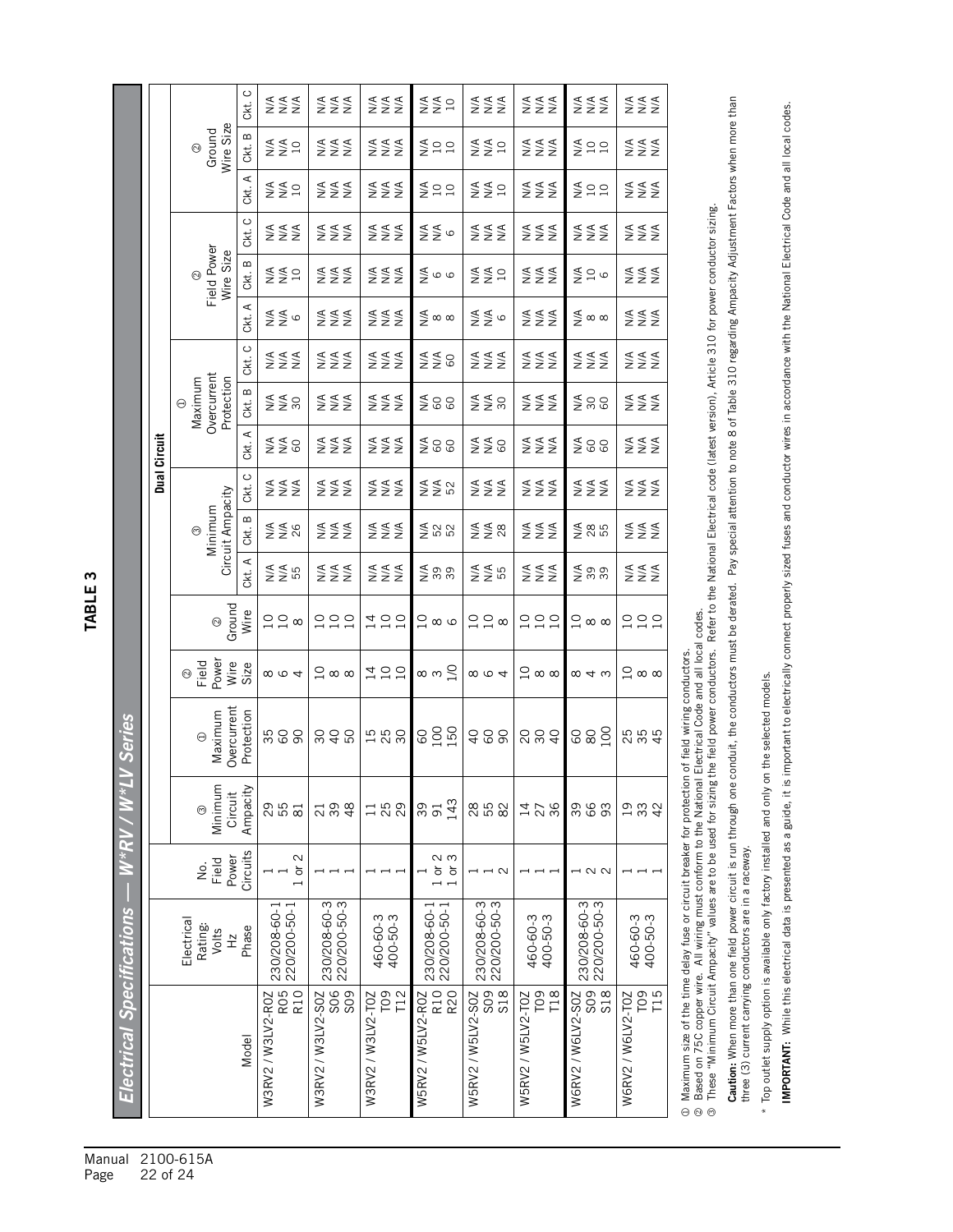## TABLE 4 RECOMMENDED AIRFLOW

| <b>Model</b> | Rated<br>CFM* | Rated<br>ESP* | Recommended<br><b>Airflow Range</b> |
|--------------|---------------|---------------|-------------------------------------|
| W3R/LV       | 1100          | .15           | 1100 - 550                          |
| W5R/LV       | 1700          | .20           | 1700 - 850                          |
| W6R/LV       | 1700          | -20           | 1700 - 850                          |

\* Rated CFM and ESP on high speed tap.

#### TABLE 5 MAXIMUM ESP OF OPERATION ELECTRIC HEAT ONLY

|              | W <sub>3</sub> | <b>W5, W6</b> |
|--------------|----------------|---------------|
| <b>Model</b> | <b>FRONT</b>   | <b>FRONT</b>  |
|              | High           | High          |
| $-AOZ$       | .50            | .50           |
| $-A05$       | .50            | .50           |
| $-A10$       | .50            | .50           |
| $-BOZ$       | .50            | .50           |
| $-B06$       | .50            | .50           |
| $-B09$       | .50            | .50           |
| $-COZ$       | .50            | .50           |
| $-CO9$       | .50            | .50           |
| $-C12$       | .45            | .50           |

Values shown are for units equipped with standard 1-inch throwaway filter or 1-inch washable filter. Derate ESP by .15 for 2-inch pleated filters.

| <b>Models</b> | 240V-1 |             | 208V-1 |             | 240V-3 |             |      | 208V-3      | 460V-3 |             |
|---------------|--------|-------------|--------|-------------|--------|-------------|------|-------------|--------|-------------|
| <b>KW</b>     | Amps   | <b>BTUH</b> | Amps   | <b>BTUH</b> | Amps   | <b>BTUH</b> | Amps | <b>BTUH</b> | Amps   | <b>BTUH</b> |
| 4             | 16.7   | 13650       | 14.4   | 10240       |        |             |      |             |        |             |
| 5             | 20.8   | 17065       | 18.1   | 12800       |        |             |      |             |        |             |
| 6             |        |             |        |             | 14.4   | 20500       | 12.5 | 15360       | 7.2    | 20500       |
| 8             | 33.3   | 27300       | 28.8   | 20475       |        |             |      |             |        |             |
| 9             |        |             |        |             | 21.7   | 30600       | 18.7 | 23030       | 10.8   | 30700       |
| 10            | 41.6   | 34130       | 36.2   | 25600       |        |             |      |             |        |             |
| 12            |        |             |        |             |        |             |      |             | 14.4   | 40950       |
| 15            | 62.5   | 51250       | 54.0   | 38400       | 36.2   | 51200       | 31.2 | 38400       | 18.0   | 51200       |
| 18            |        |             |        |             | 43.3   | 61430       | 37.5 | 46100       |        |             |
| 20            | 83.2   | 68260       | 72.1   | 51200       |        |             |      |             |        |             |

#### TABLE 6 ELECTRIC HEAT